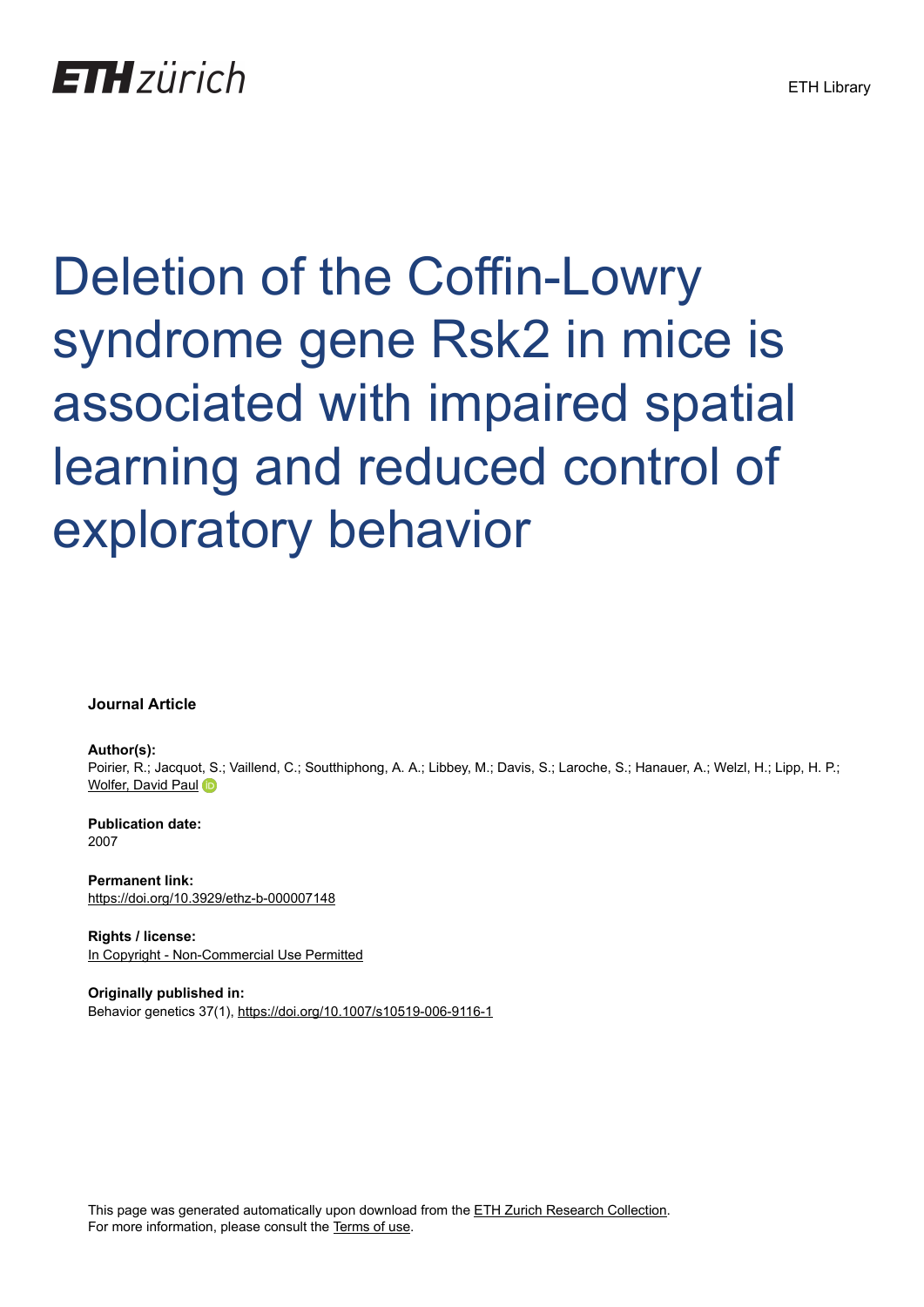# ORIGINAL PAPER

# Deletion of the Coffin–Lowry Syndrome Gene Rsk2 in Mice is Associated With Impaired Spatial Learning and Reduced Control of Exploratory Behavior

R. Poirier  $\cdot$  S. Jacquot  $\cdot$  C. Vaillend  $\cdot$ A. A. Soutthiphong  $\cdot$  M. Libbey  $\cdot$  S. Davis  $\cdot$ S. Laroche  $\cdot$  A. Hanauer  $\cdot$  H. Welzl  $\cdot$  $H.-P.$  Lipp  $\cdot$  D. P. Wolfer

Received: 3 July 2006 / Accepted: 18 September 2006 / Published online: 11 October 2006 Springer Science+Business Media, LLC 2006

Abstract Coffin–Lowry Syndrome (CLS) is an X-linked syndromic form of mental retardation associated with skeletal abnormalities. It is caused by mutations of the Rsk2 gene, which encodes a growth factor regulated kinase. Gene deletion studies in mice have shown an essential role for the Rsk2 gene in osteoblast differentiation and function, establishing a causal link between Rsk2 deficiency and skeletal abnormalities of CLS. Although analyses in mice have revealed prominent expression of Rsk2 in brain structures that are essential for learning and memory, evidence at the behavioral level for an involvement of Rsk2 in cognitive function is still lacking. Here, we have examined Rsk2 deficient mice in two extensive batteries of behavioral tests, which were conducted independently in two laboratories in Zurich (Switzerland) and Orsay (France). Despite the known reduction of bone mass,

Edited by Andrew Holmes

R. Poirier · C. Vaillend · A. A. Soutthiphong · M. Libbey · S. Davis · S. Laroche Laboratoire de Neurobiologie de l'Apprentissage, de la Mémoire et de la Communication CNRS, UMR 8620, Université Paris-Sud, 91405 Orsay, France

S. Jacquot  $\cdot$  H. Welzl  $\cdot$  H.-P. Lipp  $\cdot$  D. P. Wolfer ( $\boxtimes$ ) Institute of Anatomy, University of Zürich, 190 Winterthurerstrasse, CH-8057 Zurich, Switzerland e-mail: dpwolfer@anatom.unizh.ch

#### A. Hanauer

Institut de Génétique et de Biologie Moléculaire et Cellulaire, CNRS/INSERM/ULP, 67404 Illkirch, France

## D. P. Wolfer

Department of Biology, ETH Zürich, CH-8092 Zurich, Switzerland

all parameters of motor function were normal, confirming the suitability of Rsk2-deficient mice for behavioral testing. Rsk2-deficient mice showed a mild impairment of spatial working memory, delayed acquisition of a spatial reference memory task and long-term spatial memory deficits. In contrast, associative and recognition memory, as well as the habituation of exploratory activity were normal. Our studies also revealed mild signs of disinhibition in exploratory activity, as well as a difficulty to adapt to new test environments, which likely contributed to the learning impairments displayed by Rsk2-deficient mice. The observed behavioral changes are in line with observations made in other mouse models of human mental retardation and support a role of Rsk2 in cognitive functions.

Keywords Mental retardation · Coffin–Lowry Syndrome · Mouse model · Cognition · Learning and memory · Exploratory behavior · Ras/MAPK signaling

## Introduction

Mental retardation is a common human disorder characterized by impairment of intellectual functions and adaptive behaviors as expressed in conceptual, social, and practical skills. The disability is detected at birth or early in childhood, and may result from genetic alteration, environmental insult, or a combination of both. Whereas mental disability is the only symptom of the disease in non-syndromic forms, syndromic forms of mental retardation are characterized by a combination of mental disabilities with physical malformations and/or metabolic disturbances. Coffin–Lowry Syndrome (CLS) is a rare syndromic form of mental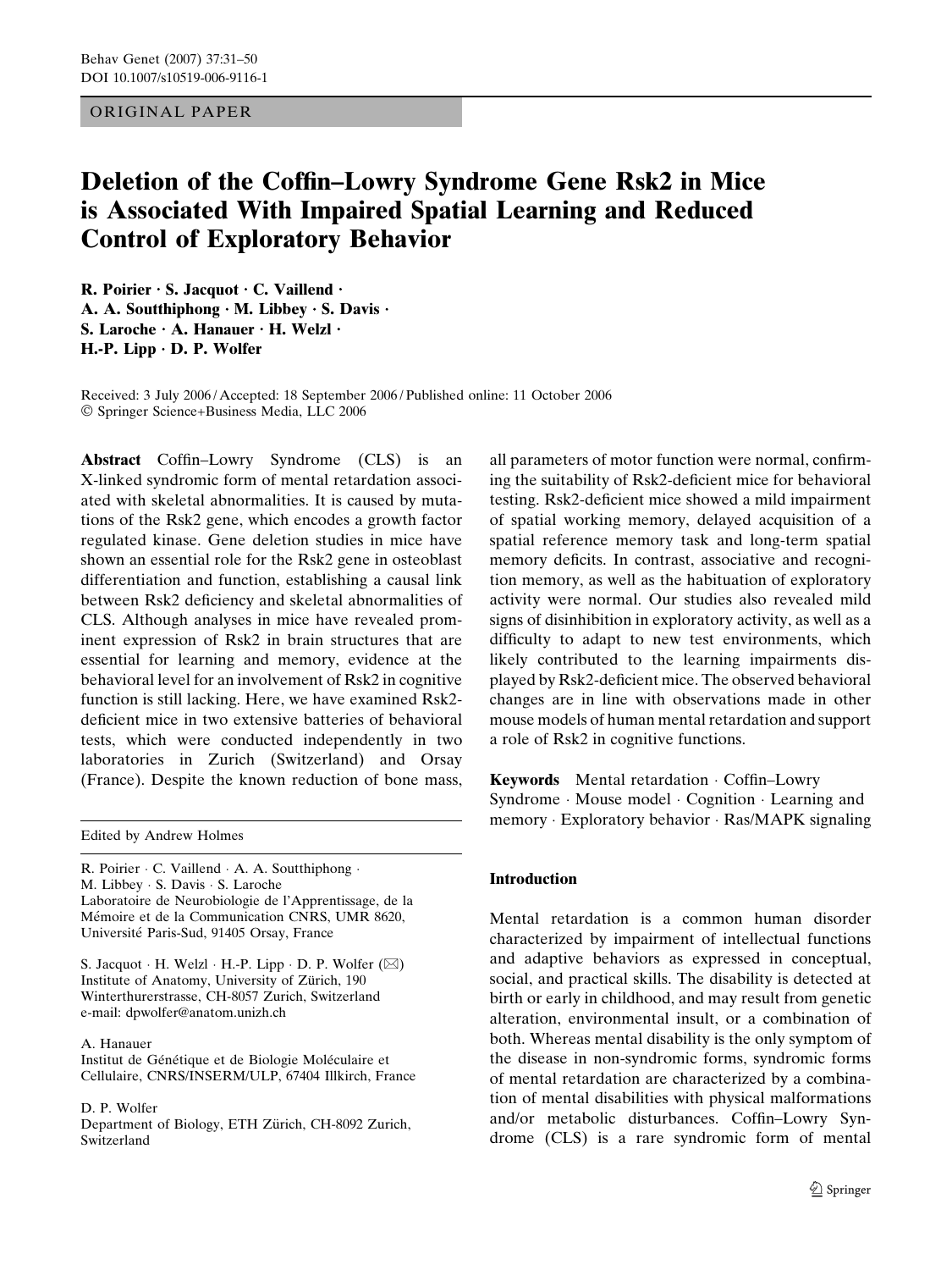retardation that shows X-linked inheritance with an estimated incidence of 1 in 50,000–100,000 males (Coffin et al. [1966](#page-18-0); Lowry et al. [1971\)](#page-19-0). It is characterized by moderate to severe psychomotor retardation, growth retardation (short stature), facial and digital dysmorphisms, as well as progressive skeletal deformations (Hanauer and Young [2002\)](#page-19-0). Genetic analysis mapped the CLS locus to an interval of 2–3 megabases at Xp22.2 (Hanauer et al. [1988\)](#page-19-0) and identified within that interval the ribosomal S6 kinase Rsk2 gene as the cause of CLS (Trivier et al. [1996\)](#page-20-0). In humans, Rsk2 belongs to a family of four highly homologous proteins (RSK1–4), encoded by distinct genes.

The Rsk2 gene is subject to strong allelic heterogeneity. Over 130 mutations distributed throughout the gene have so far been identified in CLS patients, the majority being unique to single families with no obvious correlation with the severity of clinical features (Delaunoy et al. [2001;](#page-18-0) Jacquot et al. [1998](#page-19-0); Touraine et al. [2002](#page-20-0)). Cognitive deficiencies in CLS patients are prominent, but markedly variable in severity, including between siblings (Hanauer and Young [2002\)](#page-19-0). The vast majority of male patients are, however, severely affected. They suffer from a low intelligence quotient (IQ), ranging from 15 to 60, and retarded language skill acquisition that increases in severity with the occurrence of hearing loss in a few patients. Female carriers, however, fall along a continuum ranging from severe retardation to relatively normal intellectual performance. Although systematic assessment of learning and memory abilities in identified CLS patients with Rsk2 mutations is still lacking, learning and memory disabilities have been noted during examination of a few males and female carriers with relatively mild levels of mental retardation (R. Touraine and A. Hanauer, personal communication).

Rsk2 is a serine/threonine kinase and a cytosolic substrate in the Ras/MAPK signaling pathway. It is activated by extracellular signal-regulated kinase (ERK). Among the several cytosolic and nuclear substrates identified so far, Rsk2 can phosphorylate histones (Sassone-Corsi et al. [1999](#page-19-0)) and various transcription factors such as ATF4 and the cAMP response element binding protein, CREB (De Cesare et al. [1998](#page-18-0); Frodin and Gammeltoft [1999;](#page-18-0) Yang et al. [2004](#page-20-0)), suggesting an important role for CRE-mediated transcription. Numerous studies implicate the MAPK/ERK signaling cascade and CREB-mediated gene transcription in synaptic plasticity and memory. For review, see Bozon et al. [\(2003\)](#page-18-0), Davis and Laroche [\(2006](#page-18-0)) and Sweatt [\(2001](#page-20-0), [2004](#page-20-0)). This suggests that loss of Rsk2 function may contribute to the cognitive deficits in CLS patients. Moreover, in brain, Rsk2 is expressed predominantly in cerebellum, hippocampus and neocortex (Zeniou et al. [2002\)](#page-20-0), regions that are implicated in various kinds of learning and forms of memory.

To study Rsk2 function in vivo, two lines of Rsk2 deficient mice were generated by targeted disruption of the Rsk2 homologue in mice (Dufresne et al. [2001](#page-18-0); Yang et al. [2004\)](#page-20-0). A first study in one line reported elevated and prolonged ERK activation in skeletal muscle of Rsk2-null mice, suggesting that Rsk2 plays a role in feedback inhibition of ERK in skeletal muscle (Dufresne et al. [2001\)](#page-18-0). The same study also reported reduced body weight and length as well as motor coordination deficits associated with or resulting in impaired spatial navigation. Later, it was established that the body weight difference is largely caused by a specific loss of white adipose tissue (El-Haschimi et al. [2003](#page-18-0)). Rsk2-null mice also have impaired glucose tolerance as well as elevated fasting insulin and glucose levels. In a different line of Rsk2-null mice, bone formation was delayed during embryonic development and bone mass remained low throughout postnatal life (Yang et al. [2004\)](#page-20-0). These skeletal abnormalities resembled those found in human CLS patients. The same study identified lack of phosphorylation of the Rsk2 substrate ATF4 in osteoblasts as a mechanism contributing to the skeletal phenotype. To date, the consequence of the gene's disruption for behavioral and cognitive abilities has not been explored systematically. Here, we report the results of experiments carried out independently in two laboratories in order to investigate the phenotype of Rsk2-deficient mice in several learning tasks including spatial working and reference memory, associative and recognition memory, as well as in behavioral tests for motor coordination and activity, exploratory behavior, and anxiety related responses.

#### Material and methods

# Generation of animals

The generation of Rsk2-null mice by homologous recombination has been described previously (Yang et al. [2004\)](#page-20-0). The targeting vector was constructed by inserting a neomycine resistance gene, flanked by two loxP sites and followed by three stop codons (in the three forward reading frames) in exon 2 of Rsk2. The construct was linearized and electroporated into 129X1/SvJ embryonic stem (ES) cells and NeoR clones were selected. The ES cells carrying the correct mutation were injected into C57BL/6J blastocysts. Resulting mixed-background  $129X1/SvJ \times C5BL/6J$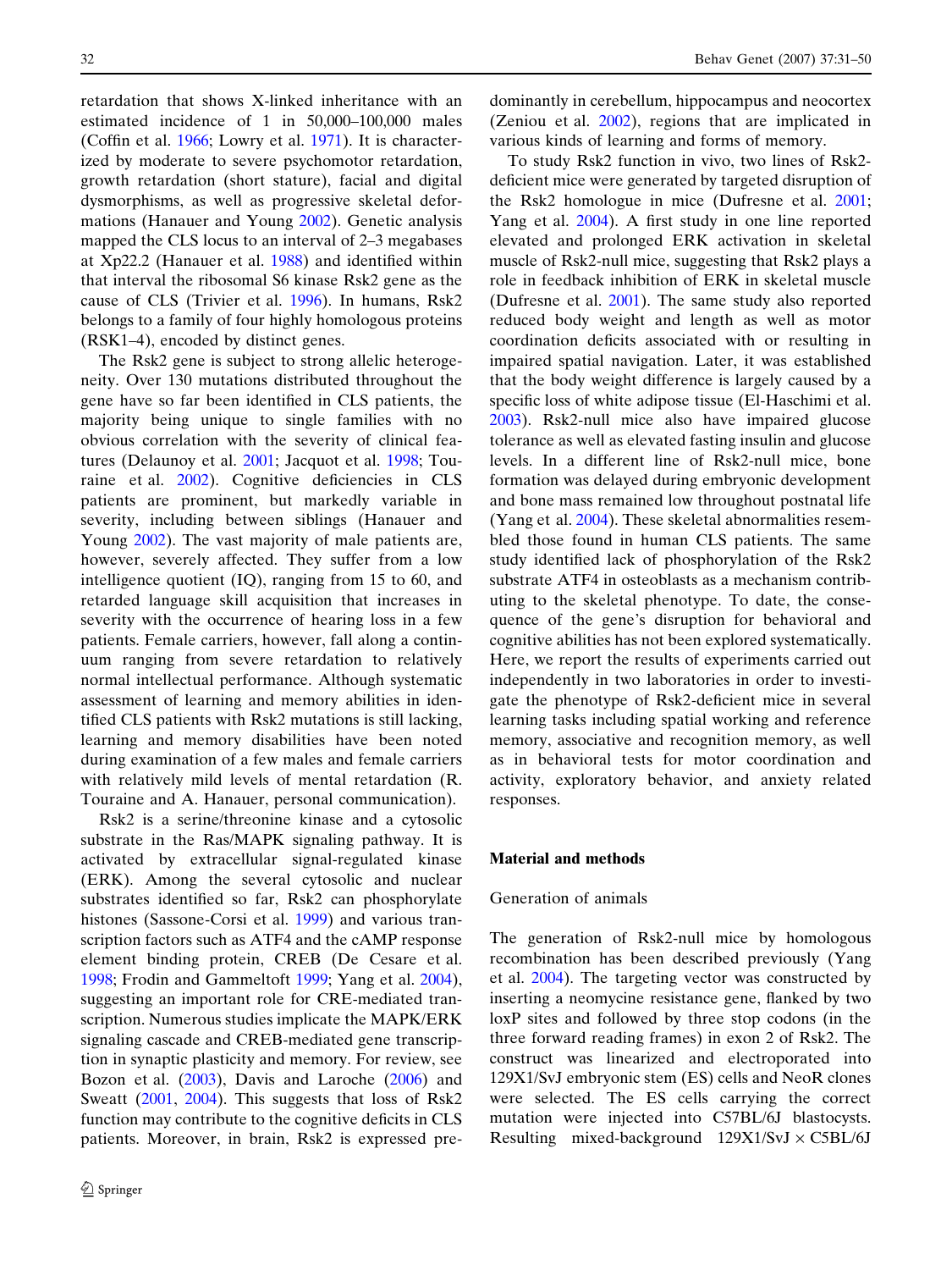mice carrying a targeted allele of Rsk2 were backcrossed six times with C57BL/6J mice, before the NeoR cassette was removed by crossing with a C57BL/ 6J/CMV-Cre transgenic line. This produced mutant mice with a single LoxP followed by three stop codons within exon 2. Western blot analysis of various tissue protein extracts, including brain, showed absence of Rsk2 protein in mutant mice. Females heterozygous for the mutation have been backcrossed for at least 15 generations to C57BL/6 males to generate Rsk2-null (KO) and littermate control mice (Wt) for the present study. The genotype of the mice was determined as described previously (Yang et al. [2004](#page-20-0)).

## General procedures

# Animal housing and testing

The behavior of Rsk2-deficient mice was investigated independently in two laboratories in Zurich (Switzerland) and Orsay (France). Upon arrival at the laboratories, mouse siblings were kept in groups (2–5 per cages) with food and water ad libitum. They were placed under a 12:12 h inverted cycle in Zurich (lights off 08:00–20:00), whereas they were maintained under standard illumination cycle in Orsay (lights on 07:00– 19:00). Mice were placed in individual cages 1 week before all experiments in Zurich, and before the conditioned taste aversion and hole-board tasks in Orsay. Behavioral testing was undertaken between 08:00 and 20:00. A total of 202 male mice (107 Wt, 95 KO) distributed across eight cohorts were used. Five cohorts (79 Wt, 73 KO) were used in Zurich: Three cohorts were tested on a battery of tests in the following order: water-maze place navigation, openfield, elevated O-maze. A subset of these animals (39 Wt, 39 KO) was also tested on the radial maze. The fourth cohort was tested on a serial reversal procedure in the water-maze followed for some of the animals (9 Wt, 9 KO) by radial maze and emergence/object exploration tests. The fifth cohort was tested on the water-maze place navigation task, followed by an emergence/object exploration test. Three cohorts (28 Wt, 22 KO) were used in Orsay. Two of them were tested in a series of tasks in the following order: openfield activity and object recognition, water-maze place navigation, grid-suspension and traction reflex tests, spontaneous alternation in a cross maze, and conditioned taste aversion. The third cohort was tested on the elevated-plus maze followed by a hole-board task. In positively reinforced learning paradigms, a gradual food-restriction regimen was initiated 4 days before testing, and the mice were maintained at 80–85% of

their free-feeding weight throughout. All animals were tested between 2 and 7 months of age, and were tested in only one test per day (the exception was the grid and traction-reflex tests, which were conducted on the same day) with at least 48 h between distinct experiments. All experiments were conducted blind to the genotype. Behavioral procedures were approved by Swiss animal welfare authorities and conducted in accordance with the European Communities Council Directive of November 24, 1986, respectively.

## Video tracking

Unless otherwise stated, animals tested in the watermaze and exploratory tests were video-tracked using ViewPoint 2.68 (Orsay) or Noldus EthoVision 3.0 (Zurich). These were used to record xy position, object area and status of defined event-recorder keys as required. Raw data recorded in Zurich were then transferred to the public domain software Wintrack 2.4 (www.dpwolfer.ch/wintrack) for further analysis (Wolfer et al. [2001](#page-20-0)).

# Tests of motor coordination

# Inverted grid test

Sensorimotor abilities and muscle strength were evaluated by placing each mouse in the middle of a wire grid inverted at a  $180^{\circ}$  angle. Time for the mice to remain upside down on the grid was counted, with a maximum of 60 s if the mouse did not fall.

# Wire suspension test

To test both muscle strength and motor coordination, the forepaws of each mouse was placed on a thin horizontal wire (1.5 mm in diameter) 35 cm above a table surface. Latency to bring at least one hindpaw up to grip the wire was recorded. Each mouse was given three trials (I0-min ITI) and the mean was calculated per mouse. Each trial lasted for a maximum of 25 s.

Exploration and emotional reactivity

# Open field

The round open-field arena (diameter: 150 cm) had a white plastic floor, and sidewalls (35 cm high) made of white polypropylene. Illumination was by indirect diffuse room light (12 lux). Each mouse was released near the wall and observed for 10 min. The same procedure was repeated the following day. Three zones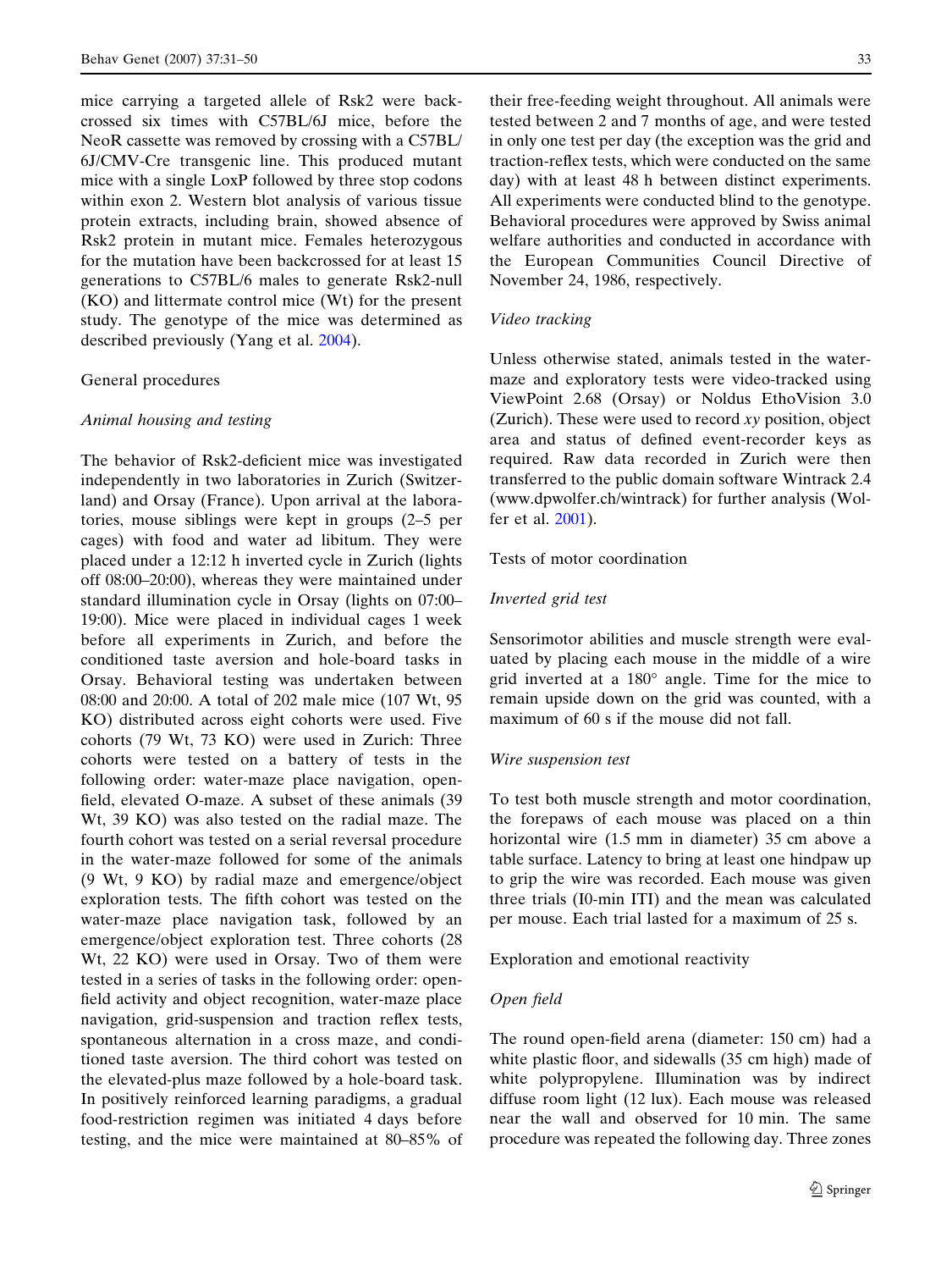were defined: a circular centre field (50% of arena surface), a transition zone and a wall zone (7 cm wide, 18% of arena surface). Video-tracked data were processed as described in detail previously (Drai and Golani [2001](#page-18-0); Madani et al. [2003](#page-19-0)). Paths were segmented into three motion states: (i) bouts of progressive (long-distance) locomotion, (ii) periods of relative immobility (resting, grooming or freezing), (iii) episodes of small movements (lingering) which correlated with exploratory behaviors (brief stopping, sniffing, establishing snout contact with the apparatus or an object, looking around, stretching postures, rearing or leaning against the wall). Long distance locomotion was further characterized by calculating the median acceleration across all bouts of progressive locomotion (darting) (Kafkafi et al. [2003b](#page-19-0)). In order to assess path tortuosity and circling, the path of progressive movement was divided into straight segments and clockwise (negative) or counter-clockwise (positive) curves with a consistent direction change during 1 s or longer. The sum of all unsigned direction changes divided by total distance moved was then used as estimate of path tortuosity, while the sum of all signed direction changes divided by total distance moved served as circling index. To obtain an estimate of small scale gait stability, a wobbling index was calculated as the sum of unsigned direction changes between successive segments of the path, divided by the distance moved. As a measure of spatial and temporal scatter of exploration activity we calculated % of arena surface explored by dividing the arena into quadratic tiles of  $5 \times 5$  cm<sup>2</sup> and by counting tiles in which at least one scanning episode had occurred (Madani et al. [2003](#page-19-0)). Repeating sequences of tile visits were counted to obtain an index of large-scale stereotypical movements (Madani et al. [2003\)](#page-19-0). Finally, diversity of exploration was estimated as average distance between any two scanning episodes, weighted by the distribution of their duration (Kafkafi et al. [2003a](#page-19-0)).

# Elevated O-maze

The apparatus was a 5.5 cm wide annular runway (grey plastic, 46 cm outer diameter) placed inside the openfield arena 40 cm above the floor (Konig et al. [1996](#page-19-0); Madani et al. [2003\)](#page-19-0). The two opposing closed  $90^{\circ}$ sectors were protected by 16 cm high inner and outer walls. The remaining two open sectors had no walls. Animals were released in one of the closed sectors and observed for 10 min. The video-tracking system detected entries into open sectors only when the animal moved into it with all four paws. Head dips were recorded and classified as protected dips (occurring when the animal was in a transition zone with its body partially between the protection walls) or unprotected dips (occurring after the animal had entered an open sector).

# Elevated plus-maze

The plus-maze (black-hard plastic, 65 cm above the floor, equipped with a video camera) had two facing arms enclosed with high walls  $(20 \times 8 \times 25$  cm), two open arms (20  $\times$  8 cm) and a central area (8  $\times$  8 cm) to form a plus sign. Illumination was 150 lux in open and 30 lux in enclosed arms. Each mouse was placed in the central area with the head facing an open arm and observed for 15 min. Number of entries and time spent in open or enclosed arms were recorded by blocks of 5 min.

## Emergence test and object exploration

Frames of non-reflective aluminum (37 cm high) were used to partition the open-field into four  $50 \times 50$  cm arenas, for concurrent observation of four mice. During the emergence test, each arena had a  $12 \times 8 \times 4$  cm plastic home box with an aperture of  $6 \times 2.5$  cm, positioned in a corner at 5 cm from the nearest wall, with the aperture facing away from the wall. The novel object was a  $12 \times 4$  cm semi-transparent 50 ml Falcon tube positioned vertically in the centre of the arena. For analysis, we defined a central circular object zone of 18 cm in diameter and square shaped corner zones of  $5 \times 5$  cm. The day prior to the emergence test, a clean home box was placed in the home cage of each mouse. The next day, mice and home boxes were introduced into the arenas and observed for 30 min. The object exploration test was run one day later. Each mouse was observed for 30 min in the empty, clean arena. Then, the novel object was introduced and observation continued for another 30 min. Behavioral measures were calculated from video-tracked data using the same principles as in the open field test. In addition, vertical activity (which may include rearing, leaning, or other movements that do not translate into locomotion) was estimated by counting reductions of tracked subject size (number of pixels above threshold assigned to the subject) while the animal was not engaging in progressive movement (Madani et al. [2003](#page-19-0)). Automatic observer-independent estimates of object exploration (Berger et al. [2006](#page-18-0); Madani et al. [2003](#page-19-0); Wolfer et al. [2004;](#page-20-0) Zorner et al. [2003](#page-20-0)) were obtained based on methods introduced by Dulawa et al. [\(1999](#page-18-0)) by measuring small movements and vertical activity that occurred while the animal was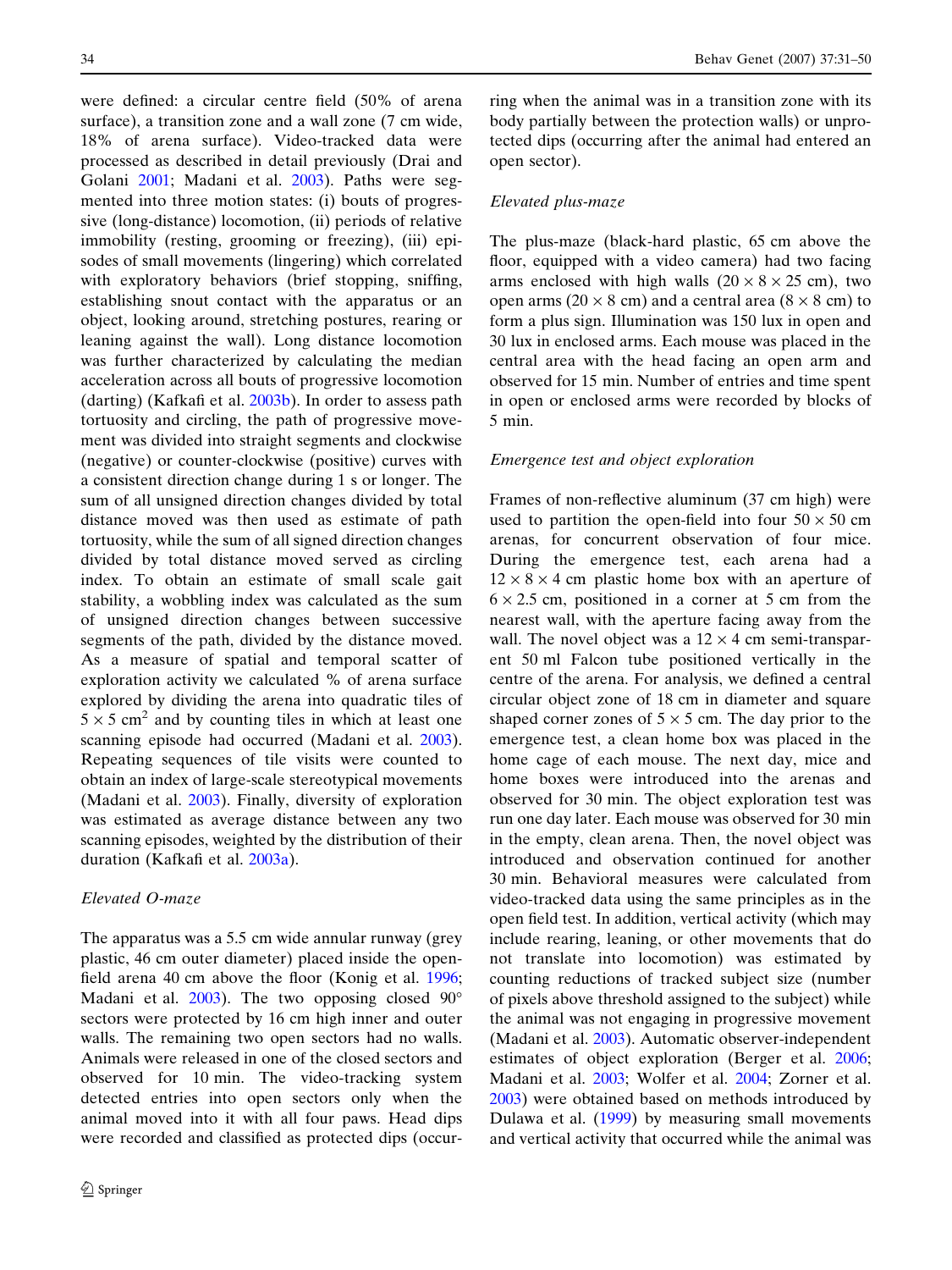inside the object zone. With an object zone diameter of 18 cm, the tracking system registered activity to this zone whenever the animal was at least touching the object with its nose. To reduce error introduced by occasional, object-unrelated small movements inside the object zone, the measures were corrected by subtraction of the values obtained in the absence of the object during the habituation period.

# Learning and memory

#### Spontaneous alternation in a cross maze

The apparatus consisted of a transparent cross maze with four arms (7.5  $\times$  33  $\times$  11 cm) radiating at 90 $^{\circ}$  from a central area ( $7.5 \times 7.5$  cm). The maze was placed in a well-lit room (70–80 lux) with several extra-maze cues. Mice were individually placed in the centre of the cross maze and allowed to freely explore the four arms for 10 min. The number of visits and the temporal order of visits to individual arms were recorded. The mean number of different arms visited within every set of four arm entries was calculated. In addition, all sequences of 2, 3 or 4 consecutive visits (S2, S3, or S4) were analyzed separately and the number of sequences in which all visited arms were different (sequences of alternated choices) was quantified. Chance levels are 75% for S2, 37.5% for S3 and 9.37% for S4. As an indicator of stereotyped response patterns that may interfere with performance, chaining responses (visiting 3 or 4 arms in clockwise or anti-clockwise order) were quantified.

# Open field activity and object recognition

The test box, equipped with a video camera, consisted of a square open-field  $(50 \times 50 \times 50 \text{ cm})$  with black walls and a white floor covered with sawdust. Experiments were undertaken under homogeneous dim illumination  $\left( < 50 \right)$  lux). The objects were small wooden or plastic toys of different colors and shapes (3–6 cm diameter  $\times$  3–6 cm high) or made out of Lego $\circledR$  pieces  $(6 \times 4 \times 3.5 \text{ cm})$ . Three objects were place near the corners at 15 cm from the walls. The objects and their spatial arrangement in the test box were chosen in a pseudorandom order and were counterbalanced between mice. The testing procedure started with a 4-day period of habituation consisting of two daily sessions of 10 min separated by a 5-h delay, as previously described (Vaillend et al. [2004](#page-20-0)). On day 1, littermate mice from a given cage were placed all at once in the empty open-field and allowed to move freely for 10 min. On days 2–3, mice were individually exposed to the open field and spontaneous locomotor

activity was recorded. On day 4, two identical plastic objects that were not subsequently used were placed in the box for 10 min. The object discrimination tasks started 48 h after habituation. Each mouse was successively tested on two versions of the object discrimination task (spatial versus non-spatial) with a 24-h delay between the two experiments (Bozon et al. [2002](#page-18-0)). Each experiment consisted of a single acquisition session (two trials of 10 min with a 10-min ITI) followed by a 5-min retention test 24 h later. In the non-spatial version, one of the three objects was replaced by a novel object during the retention test, whereas one of the objects was moved to a novel position in the spatial version. Object changes during the test phase were counterbalanced among individuals and genotypes. Behavioral parameters were recorded minute by minute during each test phase. During pretraining, the arena was divided into virtual square sectors  $(5 \times 5 \text{ grid})$  to quantify locomotor activity, expressed as the number of sectors crossed (horizontal activity) and the number of rearings and leanings (vertical activity). During both acquisition and retention phases, the latency of the first contact with an object and the time spent in contact with it were recorded. Contact was defined as the mouse's snout or paws touching the object. Retention performance was expressed as  $100\% \times$  time spent exploring the novel or displaced object/(time spent exploring the novel or displaced object + average time spent exploring the two unchanged objects).

# Conditioned taste aversion

Three days prior to testing, mice were placed on a water-restriction regime with access to water for 30 min/day, from two identical bottles placed in their home cages. The bottles were weighed to evaluate fluid consumption. On the conditioning day, mice had free access to a 15%-sucrose solution for 30 min, in two identical bottles. One hour later, mice were injected (i.p.) with either 0.9% saline, or lithium chloride (LiCl: 0.3 M, 2% body weight). Twenty-four hours later, mice were given a two-bottle choice test between the water and sucrose for 30 min. The relative position of the two bottles was counterbalanced between mice. Conditioned taste aversion was expressed as the percent sucrose solution consumed over total fluid intake.

# Spatial working memory procedure on the radial maze

The apparatus consisted of eight arms ( $7 \times 38$  cm, grey poly-vinyl chloride) with clear Perspex sidewalls (5 cm high) extending from an octagonal central platform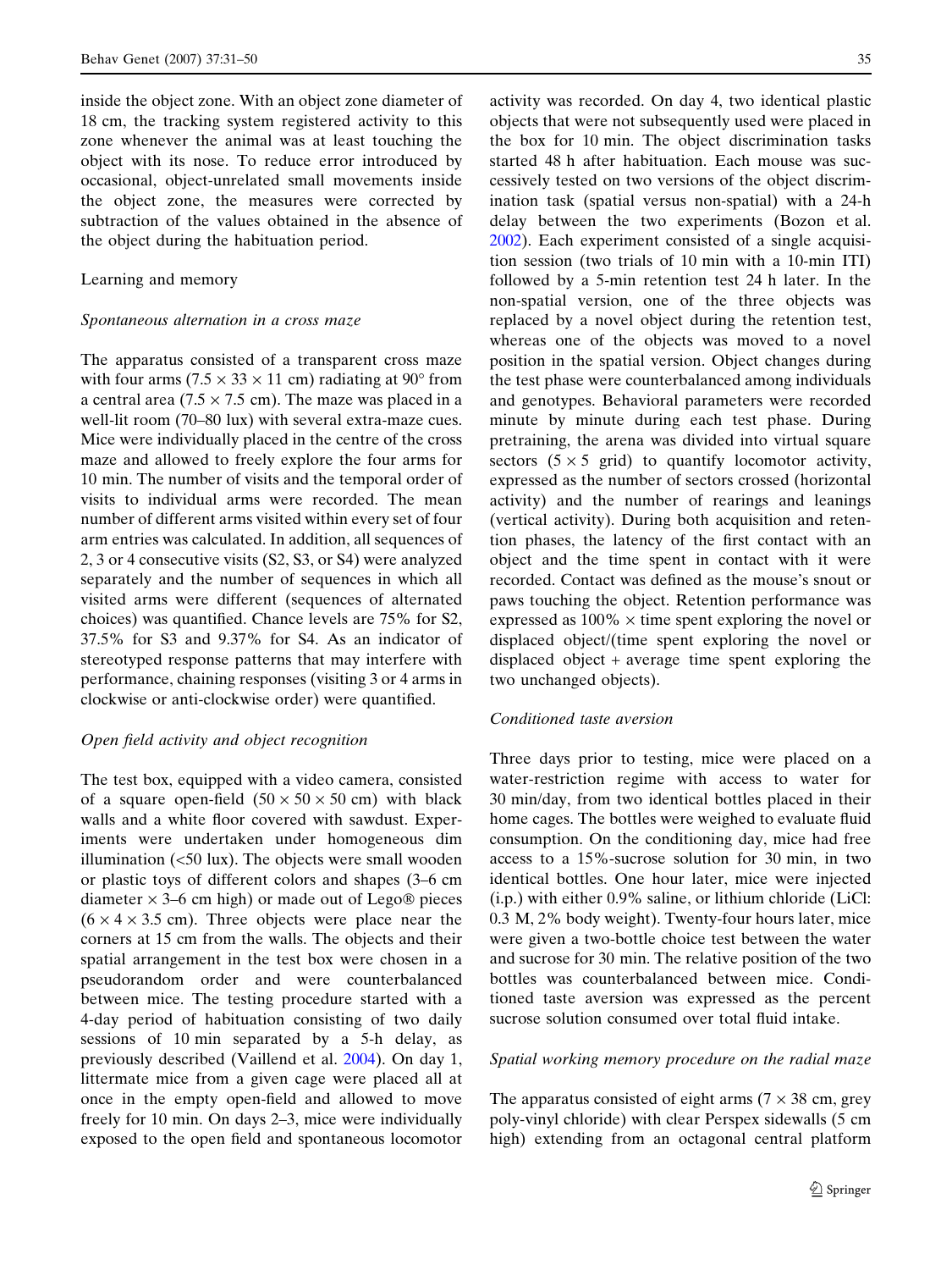(diameter 18.5 cm). The maze was placed 38 cm above the floor in a dimly lit room (12 lux) rich in salient extra-maze cues. Single 6 mg millet-grains (Demeter Bio Goldhirse, Steiner Mühle AG, Zollbrück, Switzerland) were placed as baits in small metal cups (diameter 3 cm, 1 cm deep) at the end of the arms, in such a way that the mouse could not see them without completely entering the arm. Before each test session, the mouse was placed in a reversed box on the central platform. Food-deprived mice (85% of free-feeding weight) began with two habituation sessions during which they learned to eat pellets distributed all over the maze. A 10 day-training period (1 trial/day) ensued where each arm was baited with a single pellet and time taken to eat all the pellets was recorded. Each trial was given a maximum of 10 min. Working memory errors (re-entries into previously visited arms) were recorded in addition to two types of procedural errors: arm omission and bait neglect (visits to the bait zone without bait collection). Aborted choices (exit without reaching the goal zone) were counted as well. As indicators of stereotyped response patterns that may interfere with spatial learning we recorded chaining responses (visiting three or more arms in ascending or descending order), choice angle repetitions (e.g. 1– 2–3–4 or 6–4–2) and the frequency of the preferred choice angle.

# Hole-board task

The apparatus consisted of an elevated square board  $(50 \times 50 \text{ cm}; 90 \text{ cm}$  above the floor) placed in a well-lit room (500 lux) with several extra-maze cues. A food cup (2.5 cm wide/2 cm deep) was placed below the surface of the floor of the board, 14 cm from each corner. Beneath each of the four food cups, there were five visible but inaccessible pellets to prevent the use of olfactory cues. Mice were first habituated to the task for 3 days (one 10-min session per day; four pellets were placed in each cup and 16 scattered on the board on day 1, then only four pellets in the cups on days 2–3). Following habituation mice were tested for 5 days in a spatial discrimination task, with only one food cup baited with one pellet. Testing continued until mice reached a criterion of choosing the correct hole first on eight out of nine consecutive trials or until 60 trials had been given (Brosnan-Watters and Wozniak [1997\)](#page-18-0). On each trial, mice were placed on the board until the pellet was retrieved and consumed. Between trials, mice were returned to their home cages and the hole-board was randomly rotated and cleaned with alcohol, to prevent the use of olfactory cues. The number of trials required to reach criterion was recorded.

Spatial learning in the water-maze was assessed using four different place navigation procedures. A procedure with two blocks of four trials per day for 11 days was used in Orsay. Six trials  $\times$  5 days, 2 trials  $\times$  14 days and a serial reversal procedures were performed in Zurich.

# Water-maze two blocks of four trials per day for 11 days

The maze consisted of a circular tank (150 cm diameter) filled with water  $(22^{\circ}C)$  to 15 cm below the top of the sidewall, made opaque by addition of a white nontoxic paint (Opacifier 631, Morton SA, France). A circular escape platform (10-cm diameter) was placed in the centre of the maze during pre-training or the centre of a quadrant (35 cm from the wall) during training. The platform, placed 0.5 cm below the water surface, was not visible. The maze was placed in a welllit room (380 lux) containing several extra-maze cues on the walls. A video camera, mounted on the ceiling above the maze to record swim paths, was connected to a computer located in an adjacent room. The day before training, mice underwent 2 pre-training sessions (four trials in the morning and afternoon). An habituation session started with the mouse standing on the platform for 60 s in the centre of the maze. Then, a trial started by introducing the mouse into the maze facing the wall at one of the four designated starting points in a pseudorandom order. Immediately, the mouse was gently guided by hand to the platform and allowed to remain on it for 60 s. During the training phase, mice were given two blocks of four trials a day for 11 days. The two trial blocks were separated by a 5 h interval. During each block, the mouse was introduced into the maze from three different starting points and allowed to swim freely until it reached the platform. Mice failing to find the platform after 90 s were gently guided to it by hand and a maximum escape latency of 90 s was recorded. Mice were allowed to remain 60 s on the platform before the start of the next trial. Probe tests were performed 24 h and 9 days after the last training session in both groups of mice. They consisted of a single trial during which the platform was removed and mice were allowed to search the platform for 90 s. After the first probe test (24 h), mice were given four additional training trials to prevent extinction. The data, recorded by videotracking were used to reconstruct swim paths and to calculate averaged swim speed, swim path lengths and time spent in various virtual areas of the maze: the four quadrants; the four platform annuli, four extended annuli of 48-cm in diameter beyond that of the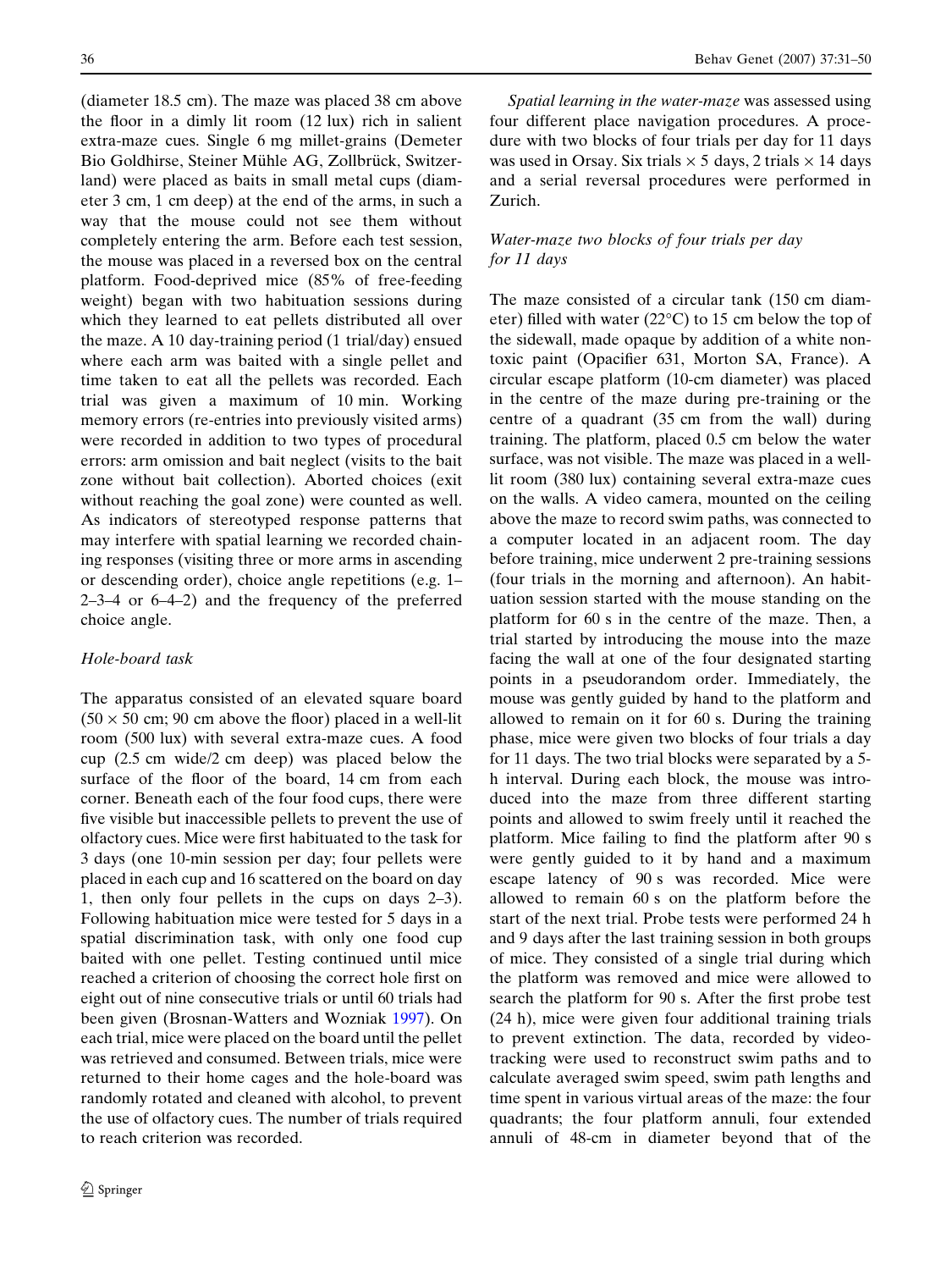platform, and a virtual corridor 19 cm in width, set along the wall to quantify thigmotaxis. Memory retention was evaluated during the probe test by comparing the time spent in the quadrant which previously contained the platform, to chance level (25%) and the annulus crossing index which represents the number of crosses over the platform site in the quadrant that contained the platform divided by crosses over identical areas in equivalent positions in target, adjacent left, adjacent right, and opposite quadrant.

# Water-maze 6 trials  $\times$  5 days

A round white propylene swim tank (150 cm diameter) was placed under dim light (12 lux) and filled with water (temperature  $24-26$ °C) made opaque by addition of milk (Mohajeri et al. [2004\)](#page-19-0). A white escape platform  $(14 \times 14 \text{ cm})$  made of wire mesh was submerged 0.5 cm below the water surface and remained in the same position during all training trials of the same animal. To minimize handling, mice were transferred to the pool using a white plastic cup and released a pseudorandomly distributed points along the periphery of the pool. After they had reached the platform and stayed on it for 5 s, they were allowed to climb onto a wire mesh grid and transferred without further handling to their cage under a red warming lamp. The mice were trained for 5 days with six trials (max 120 s) per day (45 min average ITI). During the first 3 days (acquisition phase), the platform remained in a constant position and was then moved to the opposite quadrant for the remaining 2 days (reversal phase). The first 60 s of the first trial of the reversal phase served as probe trial to test for spatial retention. Learning was assessed by escape latency, swim path length, time spent floating (episodes of immobility or decelerations with speed minimum  $< 0.06$  m/s), and swim speed (excluding floating episodes). Path efficiency was defined as percent path during which the speed vector component pointing toward the goal was 75% or more. Wall oriented behavior was quantified by determination of percent time spent in a 10-cm wide wall zone, number of wall contacts, and percent path traveled parallel to the pool wall (path not meeting the efficiency criterion and having a radial speed vector component of 25% or less). Further, we calculated a circling index (absolute value of sum of all signed direction changes divided by distance swum). Spatial retention during the probe trial was assessed using percent time in quadrant and number of annulus crossings (target versus non-target quadrants). The annulus crossing index was calculated as specified above.

#### Water-maze 2 trials  $\times$  14 days

This experiment used the same apparatus and general procedures as described above. Animals were trained for 14 days with two trials (max 90 s) per day and an ITI of 60 s. Two 60-s probe trials were given, one on day 11 before the two training trials, the second 24 h after the last training day.

## Water-maze serial reversal

The experiment used the same apparatus and general procedures as described above. The mice were pretrained in a cue navigation task for 2 days with six trials each. During this phase, the platform was marked with a flag and moved to a new position for every trial. Then, mice had to learn five consecutive positions of a hidden platform as previously described (Chen et al. [2000](#page-18-0)). The maximum number of training days was 5 for the first platform position and 4 for the following platform positions. Mice were trained for a maximum of eight trials per day, with a 10-min ITI during which they were returned to their cages. The mice were trained to the same platform position until they reached the criterion of three consecutive trials with an escape latency  $\leq 15$  s, or until completing the maximum number of training trials for each platform position. When the criterion was reached, the training was stopped and the mouse was then tested on a new platform position the following day.

# Statistical analysis

Data were analyzed using ANOVA with genotype (Wt, KO) as the between-subject factor. Where more than one cohort had been tested, cohort was introduced as an additional between-subject factor to reduce unexplained variance and to determine whether genotype effects were cohort dependent. Because this was not the case, the cohort factor is not shown in the results. Similarly, we included absence/presence of the CMV-Cre transgene as additional between-subject factor in the analysis of the Zurich open-field, O-maze, radial maze, and 6 trials  $\times$  5 days water-maze data because part of the animals still carried the CMV-Cre transgene that had served to remove the NeoR cassette. As there were no effects or interactions associated with this factor, it is not reported in the tables and figures. When required, the models were complemented by a within-subject factor to examine time or place dependence of effects. Statistical computations were done using Statview 5.0 (www. statview.com, no longer sold). Partial omega scores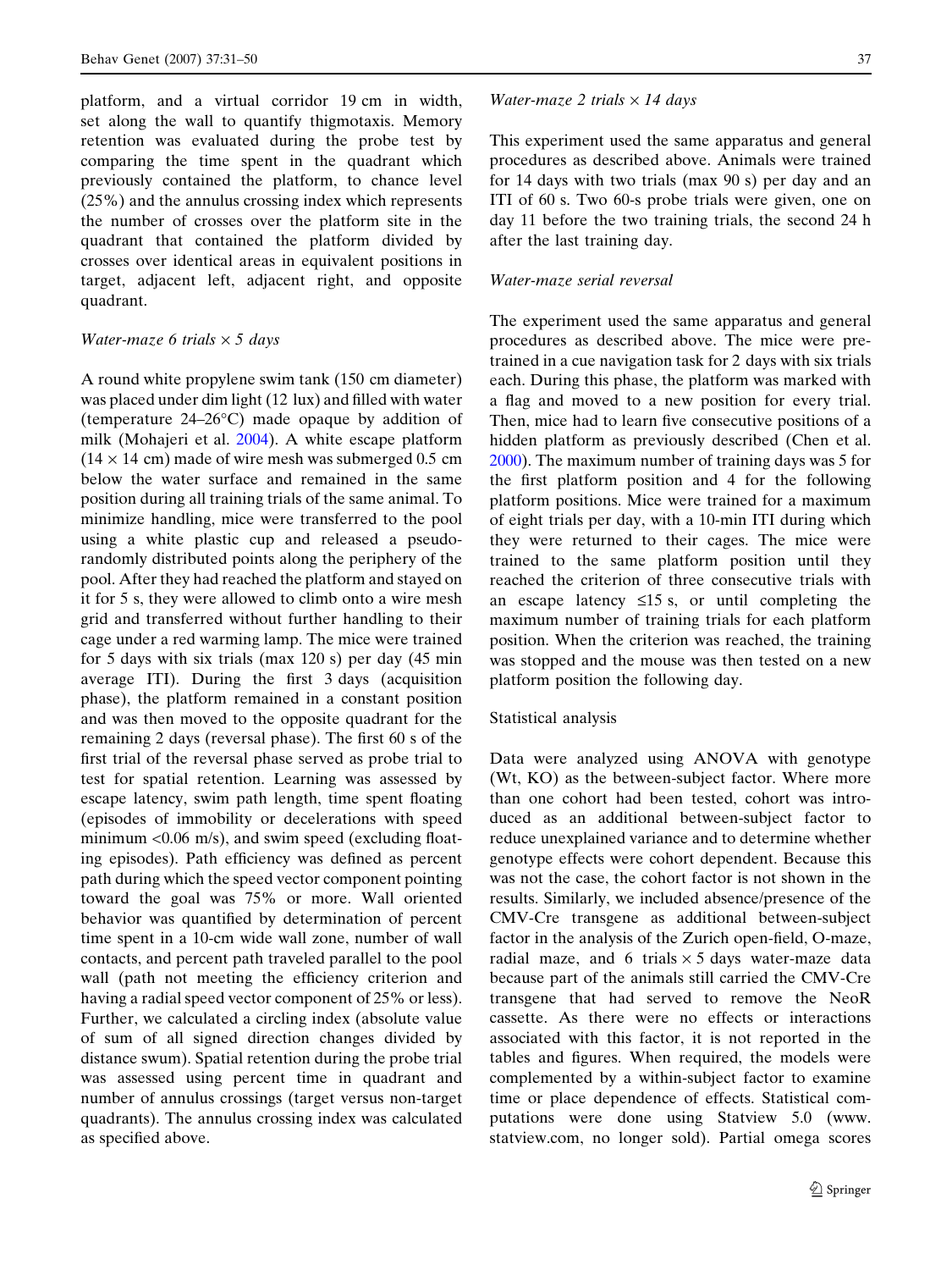(the proportion of variance accounted for by genotype if only this factor were in the design, range 0–1) were calculated manually using the ANOVA tables provided by Statview (Keren and Lewis [1979\)](#page-19-0). An alpha value of  $p < 0.05$  was considered statistically significant. In order to correct for multiple comparisons, conceptually related variables were grouped and significance thresholds adjusted using the false discovery rate control procedure by Benjamini et al. (Benjamini et al. [2001](#page-18-0); Benjamini and Hochberg [1995](#page-18-0)).

# Results

Rsk2-deficient mice appeared healthy and showed no overtly abnormal spontaneous behavior. They were 0.5–0.7 g lighter than controls before and after the 6 trials  $\times$  5 days water-maze procedure, but showed similar weight loss during the experiment (Zurich: 45 KO,  $25.5 \pm 3.3$  g before,  $24.4 \pm 3.1$  g after; 52 Wt,  $26.2 \pm 3.2$  g before,  $24.9 \pm 3.2$  g after; genotype  $F(1,85) = 6.8$ ,  $p < 0.0108$ , time  $F(1,85) = 196.2$ ,  $p < 0.0001$ , genotype  $\times$  time  $F(1,85) = 2.3$  ns). Body weights measured before the holeboard task showed no significant effect of genotype, but again Rsk2 deficient mice were on average 0.6 g lighter (Orsay: 11 KO,  $28.9 \pm 0.3$  g and Wt,  $n = 13$ ,  $29.5 \pm 0.6$  g;  $F(1,22) = 0.605$ ,  $p < 0.4450$ ). There was no genotype effect on video-tracked subject size during the emergence and object exploration tests (Table [1](#page-9-0)). Rsk2 deficient mice were not impaired in sensorimotor tests involving muscle strength and motor coordination. In the inverted grid test, the mean time to remain suspended to the grid was similar in control  $(60 \pm 0 \text{ s};$  $n = 15$ ) and Rsk2-deficient mice  $(56.09 \pm 3.34 \text{ s};$  $n = 11$ ) mice (genotype  $F(1,24) = 1.78$  ns). In the traction reflex test, there was no significant genotype effect on the mean latency to bring hind-paws up to the wire, but Rsk2-deficent mice had on average slightly longer latencies (6.03  $\pm$  1.17 s; *n* = 11) as compared to controls  $(3.91 \pm 0.62 \text{ s}; n = 15)$  across the three consecutive trials (genotype  $F(1,24) = 2.96, p = 0.0982$ ).

# Exploration and emotional reactivity

In the open-field as well as while exploring the empty arena in preparation of the object recognition task, Rsk2-deficient mice showed normal levels of locomotor activity over several days of testing (Fig. [1A](#page-10-0), Table [1\)](#page-9-0). Habituation of locomotor activity across two days in the open field test was similar to controls (Fig. [1A](#page-10-0)). Mutant and control mice spent equal amounts of time with progressive locomotion, small

exploratory movements and resting. Moreover, irrespective of genotype, the mice showed a strong avoidance of the central zone of the open-field arena (Fig. [1](#page-10-0)B, Table [1\)](#page-9-0). Fine-level analysis of locomotor patterns expressed in the large open-field revealed no evidence for neurological deficits or gait instability: indices of circling, path tortuosity, and wobbling were unaffected by the mutation. Also, exploratory excursions of Rsk2 mice were as spatially diverse as in control mice, and there was no evidence for abnormal large-scale stereotypical movements (Table [1](#page-9-0)). However, we found a clear increase in acceleration during episodes of progressive movement in Rsk2-deficient mice, indicating increased darting behavior (Kafkafi et al. [2003b](#page-19-0)).

On the elevated O-maze, Rsk2-deficient mice and controls were similar with respect to general activity and avoidance of open sectors (Fig. [1C](#page-10-0), Table [1](#page-9-0)). Exploratory head dips were overall slightly more frequent in mutants, but the ratio of protected to unprotected dips was indistinguishable from controls. In the plus-maze test, mice showed genotype-independent avoidance of the open arms as well (Fig. [1D](#page-10-0)). When exposed to a novel arena that offered a retreat opportunity in the form of a small familiar home box (emergence test), Rsk2-deficient mice were more active than wild-type mice but showed a similar rate of habituation (Fig. [1](#page-10-0)E, Table [1\)](#page-9-0). They spent clearly less time in the home box, and showed reduced avoidance of the central zone of the arena. When a novel object was introduced into the now familiar arena following a 30-min period of habituation, Rsk2-deficient mice spent less time retreating to the corners, displayed an increased tendency to engage in large-scale stereotypical movements, and had elevated scores of estimated vertical activity. There was no significant genotype effect on measures estimating object-directed exploratory activity, but Rsk2-deficient mice were on average slightly faster to approach the object for the first time (Fig. [1](#page-10-0)G,H, Table [1\)](#page-9-0). Significantly increased exploration of novel objects was detected in Rsk2-deficient mice during the acquisition phase of the object recognition task. When encountering objects for the first time during the first training phase, Rsk2-deficient mice showed increased object investigation, whereas exploration times were comparable between genotypes when mice were exposed to objects a second time 48 h later (Fig. [1](#page-10-0)F).

## Learning and memory

To examine spatial working memory, we used an 8-arm radial maze and the spontaneous alternation paradigm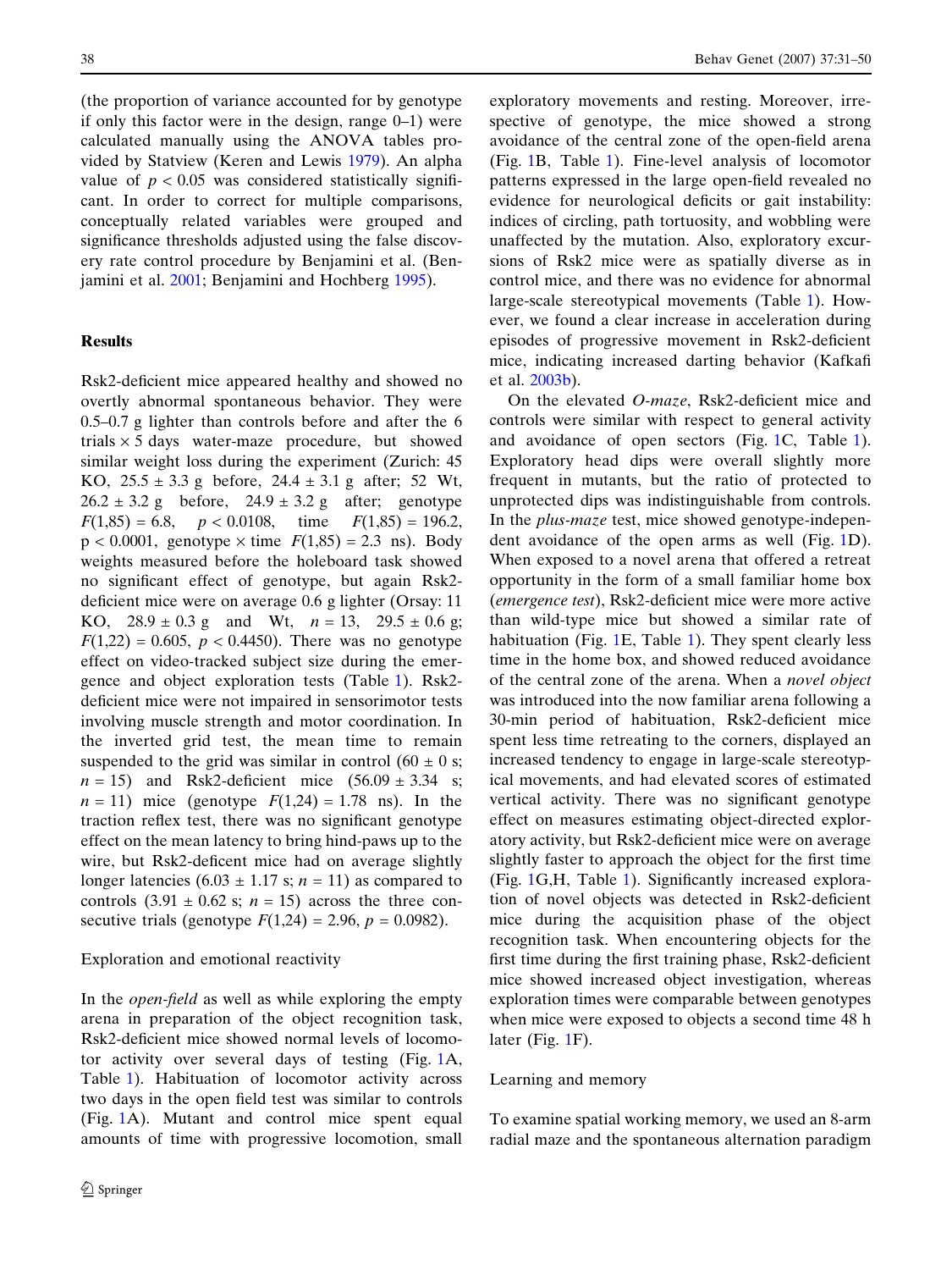<span id="page-9-0"></span>Table 1 Factorial ANOVA of exploration and anxiety tests

|                                           | F(df1, df2)      | Type-I p                | $\omega^2$ <sub>P</sub> | <b>FDR</b> |
|-------------------------------------------|------------------|-------------------------|-------------------------|------------|
| Open field (Zurich: 45 KO, 53 Wt)         |                  |                         |                         |            |
| Total distance moved                      | $F(1,88) = 0.2$  | ns.                     |                         |            |
| Progression velocity                      | $F(1,88) = 2.4$  | $\uparrow$ ns           |                         |            |
| % Time progressing                        | $F(1,88) = 0.3$  | ns                      |                         |            |
| % Time immobile                           | $F(1,88) = 0.4$  | ns                      |                         |            |
| Median acceleration (darting)             | $F(1,88) = 13.7$ | p < 0.0004              | 0.113                   | Sig.       |
| Circling index                            | $F(1,88) = 1.6$  | $\downarrow$ ns         |                         |            |
| Tortuosity index                          | $F(1,88) = 0.1$  | ns                      |                         |            |
| Wobbling index                            | $F(1,88) = 0.1$  | ns                      |                         |            |
| Distance to center                        | $F(1,88) = 0.1$  | ns                      |                         |            |
| % Arena explored                          | $F(1,88) = 1.2$  | ns                      |                         |            |
| Diversity of exploration                  | $F(1,88) = 0.3$  | ns                      |                         |            |
| Large-scale stereotypy of locomotion      | $F(1,88) = 0.2$  | ns                      |                         |            |
| Open field (Orsay: 11 KO, 15 Wt)          |                  |                         |                         |            |
| Sectors crossed total                     | $F(1,24) = 0.9$  | ns                      |                         |            |
| Rearings total                            | $F(1,24) = 1.3$  | ns                      |                         |            |
| Sectors crossed in center                 | $F(1,24) = 2.4$  | $\downarrow$ ns         |                         |            |
| Rearings in center                        | $F(1,24) = 1.2$  | ns                      |                         |            |
| Time in center                            | $F(1,24) = 0.1$  | ns                      |                         |            |
| O-maze test (Zurich: 47 KO, 53 Wt)        |                  |                         |                         |            |
| Total distance moved                      | $F(1,87) = 1.9$  | $\uparrow$ ns           |                         |            |
| Head dips                                 | $F(1,87) = 6.6$  | $\uparrow$ p < 0.0117   | 0.054                   | Sig.       |
| % Protected head dips                     | $F(1,87) = 0.9$  | ns                      |                         |            |
| Emergence test (Zurich: 19 KO, 21 Wt)     |                  |                         |                         |            |
| Tracked subject size                      | $F(1,36) = 1.0$  | ns                      |                         |            |
| Total distance moved                      | $F(1,36) = 5.4$  | p < 0.0260              | 0.099                   | Sig.       |
| Distance to center                        | $F(1,36) = 8.4$  | $\downarrow p < 0.0063$ | 0.157                   | Sig.       |
| Time in box                               | $F(1,36) = 12.5$ | $\downarrow$ p < 0.0011 | 0.225                   | Sig.       |
| Object exploration (Zurich: 19 KO, 21 Wt) |                  |                         |                         |            |
| Tracked subject size                      | $F(1,36) = 1.3$  | ns                      |                         |            |
| Total distance moved                      | $F(1,36) = 1.9$  | $\uparrow$ ns           |                         |            |
| Estimated overall vertical activity       | $F(1,36) = 6.1$  | p < 0.0185              | 0.113                   | Sig        |
| stereotypy count                          | $F(1,36) = 12.1$ | $\uparrow$ p < 0.0013   | 0.218                   | Sig.       |
| % Time in corner                          | $F(1,36) = 5.8$  | $\downarrow$ p < 0.0218 | 0.106                   | Sig.       |
| Latency to first object contact (log)     | $F(1,36) = 5.4$  | $\downarrow p < 0.0262$ | 0.099                   |            |
| Horizontal object exploration             | $F(1,36) = 0.4$  | ns                      |                         |            |
| Vertical object exploration               | $F(1,36) = 0.4$  | ns                      |                         |            |

Note: Type I error p-values are shown if <0.1, followed by estimated effect sizes as partial omega squared. Arrows indicate direction of mean differences if type I error  $p < 0.25$ . Conceptually related variables were grouped and significance levels adjusted using the false discovery ratio control (FDR) procedure. Effects considered statistically significant are flagged in the last column of the table

in a cross-maze. In the 8-arm radial maze task, Rsk2 deficient mice showed a modest impairment (Fig. [2A](#page-11-0), Table [2\)](#page-12-0). The number of working memory errors was significantly increased with all training days contributing equally to the effect. The fact that mutants made more errors than controls only before taking the last bait, indicates that error probability increased with the amount of spatial information to be retained within a trial (Fig. [2](#page-11-0)B). Bait neglect and arm omission errors were as infrequent as in controls, indicating normal adaptation to the task situation. Mutants did not show an increased tendency for chaining responses or choice angle repetitions, but aborted arm visits occurred more often than in controls. Alternation rates in the crossmaze were significantly different from chance in both genotypes, but mutants also visited more arms in the available time than controls (Table [2\)](#page-12-0). There was no significant effect of genotype on average number of different arm choices within every set of four arm entries, but Rsk2-deficient mice obtained on average slightly poorer scores (Fig. [2C](#page-11-0), Table [2](#page-12-0)).

Rsk2-deficient mice were not impaired during acquisition of the appetitive spatial learning task in the hole-board, which required the use of distal cues to locate a food pellet. On the contrary, mutant mice reached the learning criterion faster than controls on the first training day (Fig. [2](#page-11-0)D). Whereas scores reached on this first session may reflect differences in procedural, attentional or motivational factors, the learning curve established over the following training days suggests that spatial learning and consolidation processes were not impaired in Rsk2-deficient mice in this task. Also, no impairment was found in Rsk2 deficient mice during acquisition and retention (24 h delay) of the *object recognition* tasks, with both Rsk2deficient and control mice showing an indistinguishable and robust preference for the novel and displaced objects 24 h after training (Fig. [2E](#page-11-0)). This suggests that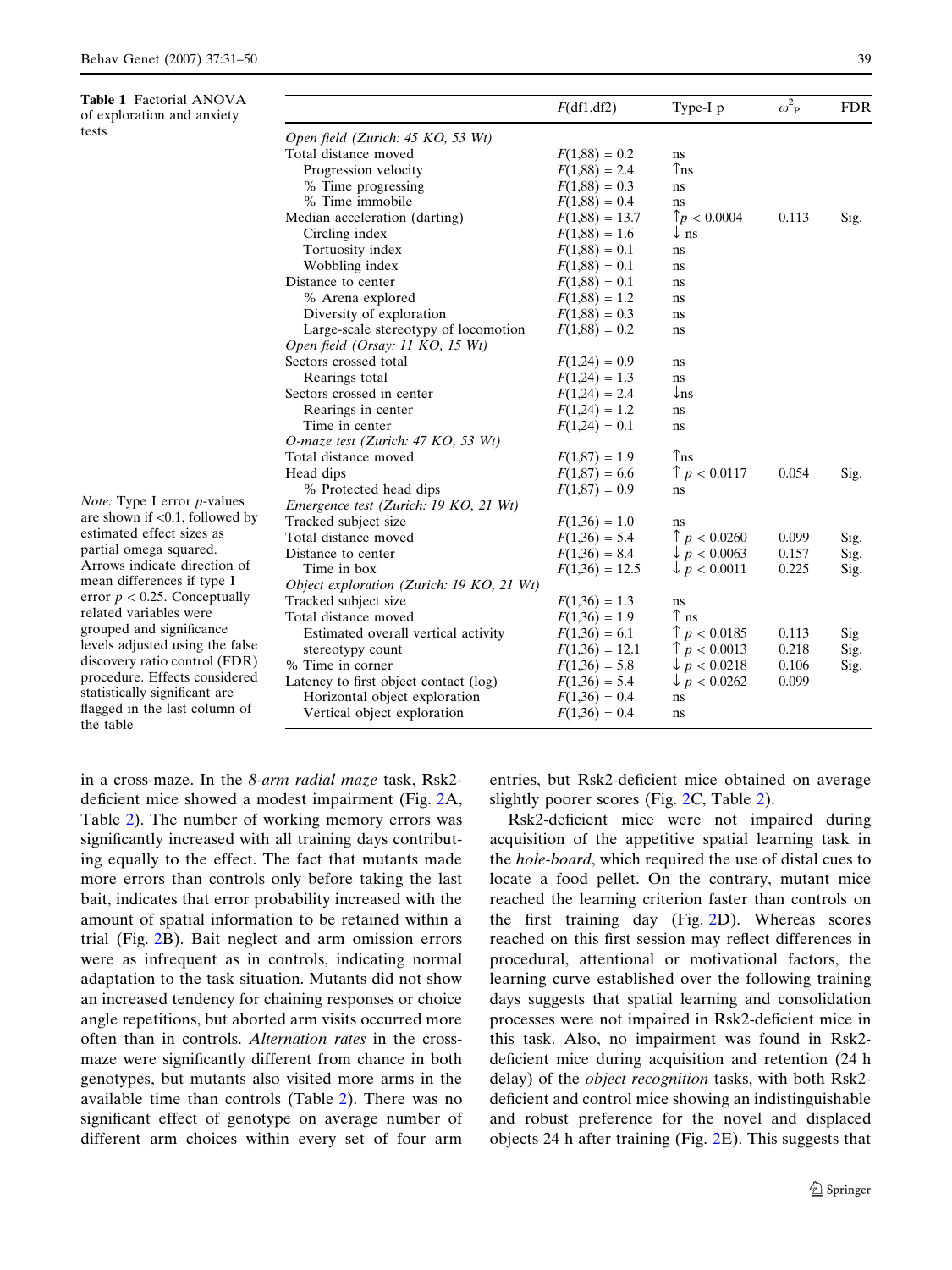<span id="page-10-0"></span>

long-term object recognition memory and long-term memory of the spatial arrangement of objects is not affected by the lack of Rsk2. Long-term associative memory was assessed in a conditioned taste aversion task. Compared with unconditioned controls, both Rsk2-deficient and control mice consumed significantly less of the sucrose solution 24 h after sucrose consumption had been paired with malaise induced by LiCl (Fig. [2F](#page-11-0)).

Fig. 1 Exploration and anxiety tests. (A) Distance moved in the b open field during the first and second 5 min of the first and second day (Zurich: 47 KO, 53 Wt). Rsk2-deficient and control mice were indistinguishable with respect to total distance moved. Habituation of locomotor activity across two days in the open field test was similar to controls, even though Rsk2-deficient mice showed slightly more between day habituation and somewhat less within day habituation (genotype  $F(1,86) = 0.1$ ) ns, time  $F(3,258) = 73.6$ ,  $p < 0.0001$ , genotype  $\times$  time  $F(3,258) = 2.8$ ,  $p < 0.0382$ , time in Wt  $F(3,141) = 35.9$ ,  $p < 0.0001$ , time in KO  $F(3,117) = 42.0, p < 0.0001$ . (B) Time spent in the center, transition and wall zone of the open field. The stippled line indicates chance levels based on relative zone area. Both Rsk2-deficient mice and controls strongly avoided the center field in favor of the wall zone (zone  $F(2,176) = 644.0$ ,  $p < 0.0001$ , genotype  $\times$  zone  $F(2,176) = 0.4$  ns; time in center versus 50% chance:  $t(99) = -60.192$ ,  $p < 0.0001$ ). (C) Time spent on the open/closed sectors of the O-maze and in transition zone between the two (Zurich: 47 KO, 52 Wt). The stippled line indicates chance levels based on relative sector and zone size. Both groups strongly avoided the open sectors with Rsk2 deficient mice spending slightly more time in the transition zone<br>(zone  $F(2,174) = 549.6$ ,  $p < 0.0001$ , genotype  $\times$  zone (zone  $F(2,174) = 549.6$ ,  $p < 0.0001$ , genotype  $\times$  zone  $F(2,174) = 2.9$ ,  $p < 0.0584$ ; genotype on open sectors  $F(1,87) = 0.2$  ns, genotype in transition zone  $F(1,87) = 4.7$ ,  $p < 0.0323$ , genotype on closed sectors  $F(1,87) = 2.2$  ns; time on open sector versus  $39\%$  chance: Wt:  $t(98) = -74.824$ ,  $p < 0.0001$ , KO  $t(98) = -44.655$ ,  $p < 0.0001$ ). (D) Percent time on the open arms of the elevated plus maze (Orsay: 11 KO, 13 Wt). The two groups showed the same strong avoidance of the open arms (genotype  $F(1,22)$  < 0.1 ns; time on open arms versus 50% chance:  $t(23) = 45.353$ ,  $p < 0.0001$ ). (E) Distance moved during the emergence test plotted in bins of 10 min (Zurich: 19 KO, 21 Wt). Rsk2-deficient mice were overall more active than controls but showed similar habituation during the 30 min observation period (genotype  $F(1,36) = 5.5$ ,  $p < 0.0243$ , time  $F(2,72) = 125.3$ ,  $p < 0.0001$ , genotype  $\times$  time  $(F(2,72) = 2.4$ ,  $p < 0.0943$ . (F) Object investigation time during the two acquisition trials of the object recognition test (Orsay: 11 KO, 15 Wt). On the first day, Rsk2-deficient mice spent more time investigating the objects than controls (genotype  $F(1,24) = 3.8$ ,  $p < 0.0622$ , day  $F(1,24) = 29.2$ ,  $p < 0.0001$ , genotype  $\times$  day  $F(1,24) = 4.3$ ,  $p < 0.0487$ , genotype on day 1  $F(1,24) = 4.6$ ,  $p < 0.0420$ . (G) Time course of estimated horizontal exploratory activity directed toward the object during the object exploration test, plotted in bins of 10 min. The first three points show the habituation phase without object (Zurich: 19 KO, 21 Wt). Estimated object exploration was not significantly increased in Rsk2-deficient mice (genotype  $F(1,36) = 0.4$  ns, time  $F(5,180) = 20.4$ ,  $p < 0.0001$ , genotype  $\times$  time  $F(5,180) = 0.4$  ns). (H) Large-scale stereotypical movements during the object exploration test, plotted in bins of 10 min. In presence of the object, Rsk2-deficient mice displayed more repetitive locomotion than controls (genotype  $F(1,36) = 4.2$ ,  $p < 0.0489$ , time  $F(5,180) = 5.5$ ,  $p < 0.0001$ , genotype  $\times$  time  $F(5,180) = 3.2$ ,  $p < 0.0095$ ; genotype during first, second and third 10 min of object exploration:  $F(1,36) = 7.0$ ,  $p < 0.0121$ ,  $F(1,36) = 2.4$  ns,  $F(1,36) = 7.0, p < 0.0121$ 

When tested in a *place navigation* task with two blocks of four trials per day and an ITI of 60 s, Rsk2 deficient mice showed a severe acquisition impairment, characterized by very slow learning (Fig. [3](#page-13-0)A, Table [3](#page-14-0)).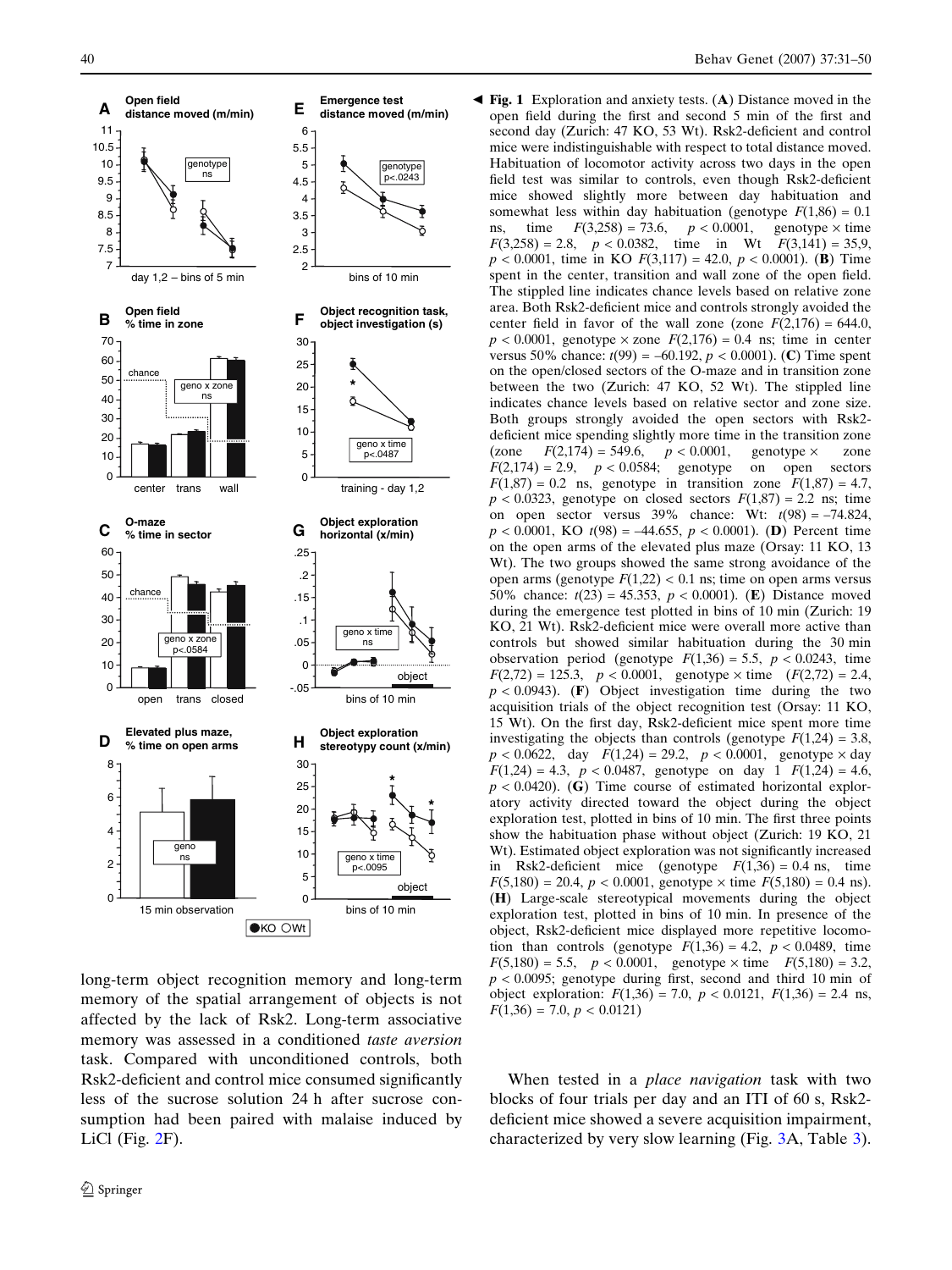<span id="page-11-0"></span>

Fig. 2 Spatial learning in dry land mazes and associative b memory. (A) Working memory errors on the 8-arm radial maze (Zurich: 48 KO, 48 Wt). Each point represents two trials. Rsk2 deficient mice made more errors than controls throughout training (genotype  $F(1,88) = 8.6$ ,  $p < 0.0044$ , time  $F(4,352) = 4.2$ ,  $p < 0.0001$ , genotype  $\times$  time  $F(4,342) = 1.0$  ns). (B) Working memory errors by bait (errors before 1st bait, between 1st and 2nd, 2nd and 3rd, etc.). Rsk2-deficient mice made more working memory errors only while attempting to retrieve the very last bait (genotype  $F(1,88) = 9.0$ ,  $p < 0.0035$ , bait  $F(7,616) = 144.1, p < 0.0001$ , genotype  $\times$  bait  $F(7,616) = 4.8$ ,  $p < 0.0001$ ; genotype during retrieval of last bait  $F(1,88) = 13.2$ ,  $p < 0.0005$ ). (C) The mean number of different arms visited within every set of four arm entries on the cross maze was not significantly reduced in Rsk2-deficient mice (Orsay: 11 KO, 15 Wt; genotype  $F(1,24) = 3.0, p < 0.0949$ . (D) Trials to criterion in the hole-board task (Orsay: 11 KO, 13 Wt). Points represent testing days. Rsk2-deficient mice required less trials to reach criterion on the first day and were indistinguishable from controls thereafter (genotype  $F(1,22) = 1.2$  ns, time  $F(4,88) = 145.1$ ,  $p < 0.0001$ , genotype x time  $F(4,88) = 3.1$ ,  $p < 0.0187$ ; genotype day 1:  $F(1,22) = 6.9$ ;  $p = 0.0157$ ). (E) Percent exploration time of familiar versus changed object in the object discrimination task after a delay of 24 h (Orsay: 11 KO, 15 Wt). The first four bars show the results of the trial in which one of the objects had been displaced, the second four those of the trial in which one object had been replaced by a new one. In both tests the mice showed increased interest in the changed object regardless of their genotype (object displacement: object  $F(1,24) = 24.6$ ,  $p < 0.0001$ , genotype  $\times$  object  $F(1,24) = 0.1$  ns; object exchange: object  $F(1,24) = 29.2$ ,  $p < 0.0001$ , genotype  $\times$  object  $F(1,24) = 0.0$  ns). (F) Percent sucrose (sucrose/sucrose + plain water) consumed during the choice test 24 h after pairing of sucrose with either LiCl (5 KO, 7 Wt) as unconditioned stimulus or NaCl (5 KO, 8 Wt) as control (Orsay). Regardless of genotype the mice consumed less sucrose if it had previously been paired with LiCl induced nausea (genotype  $F(1,21) < 0.1$  ns, US  $F(1,21) = 10.1$ ,  $p < 0.0045$ , genotype x US  $F(1,21) = 0.1$  ns)

Mutant mice spent much more time near the wall. They took much more time and swam a much longer distance to reach the goal. Even though mutants swam more slowly, the massively increased swim path lengths indicate that the speed difference accounted only for a minor part of the performance deficit. Towards the end of training, Rsk2-mutant mice improved their performance and despite the dramatic delay in learning they were not significantly impaired in a probe trial given 24 h after the end of training (Fig. [3B](#page-13-0), Table [3](#page-14-0)). When the probe trial was repeated 9 days later, there was a pronounced and statistically significant deficit (Fig. [3C](#page-13-0), Table [3\)](#page-14-0).

Another group of Rsk2-deficient mice were assessed in a protocol using 6 trials/day and an ITI of 45 min. Again, Rsk2-deficient mice had increased escape latencies and longer swim paths (Fig. [3D](#page-13-0), Table [3](#page-14-0)), but the impairment was much smaller than in the experiment shown in Fig. [3](#page-13-0)A. Mutants did not spend significantly more time near the wall, but approached the wall slightly more often. Their swim speed was indistinguishable from that of controls and there was no increased tendency for passive floating. Toward the end of training, performance of Rsk2-deficient mice was comparable to that of controls, and during the probe trial, 24 h later, they were normal as judged from % quadrant time and the annulus crossing index (Fig. [3](#page-13-0)E, Table [3\)](#page-14-0). They did, however, spend more time in the wall zone of the pool. When the platform was moved to the opposite quadrant after 3 days of training, Rsk2-deficient mice had initially longer swim paths than controls but became as fast as controls within a few trials (Fig. [3D](#page-13-0)). Like controls, they abandoned searching the old goal quadrant after four reversal trials (Fig [3](#page-13-0)F).

The acquisition deficit of Rsk2-deficient mice became stronger in the same pool when another cohort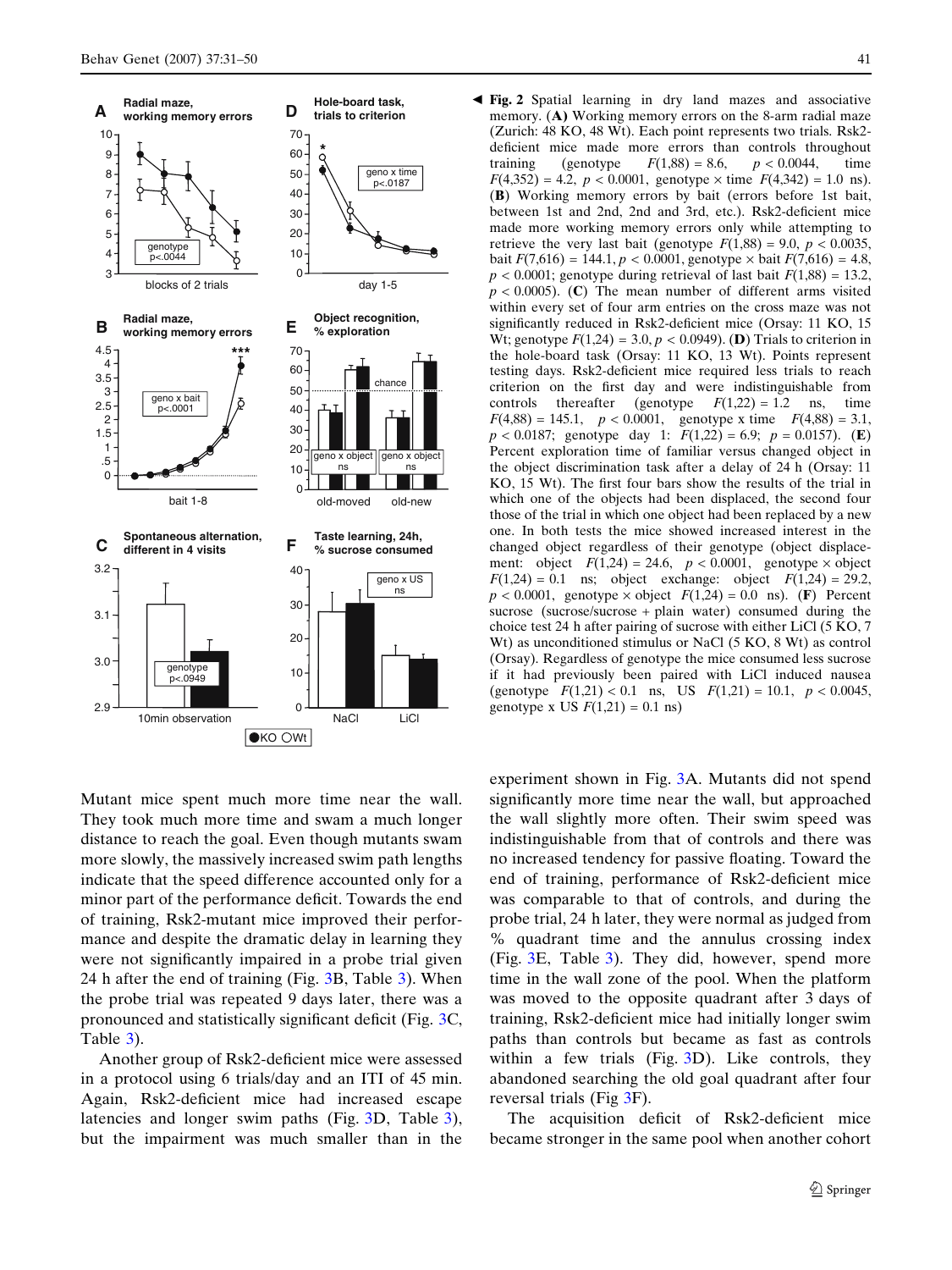<span id="page-12-0"></span>

| <b>Table 2 Factorial ANOVA</b><br>of working memory tasks |                                               | F(df1, df2)     | Type-I p                        | $\omega_P^2$ | <b>FDR</b> |
|-----------------------------------------------------------|-----------------------------------------------|-----------------|---------------------------------|--------------|------------|
|                                                           | 8-arm radial maze (Zurich: 48 KO, 48 Wt)      |                 |                                 |              |            |
|                                                           | Working memory errors                         | $F(1,99) = 7.6$ | p < 0.0043                      | 0.073        | Sig.       |
|                                                           | Correct before first working memory error     | $F(1,99) = 2.4$ | $\downarrow p < 0.0890$         | 0.020        |            |
|                                                           | Correct choices in first 8                    | $F(1,99) = 1.4$ | $\downarrow$ ns                 |              |            |
|                                                           | Bait neglect errors                           | $F(1,99) = 1.2$ | $\uparrow$ ns                   |              |            |
|                                                           | Arm omission errors                           | $F(1,99) = 0.4$ | $\uparrow$ ns                   |              |            |
|                                                           | Aborted choices                               | $F(1,99) = 4.6$ | $\lceil p \lceil 0.0068 \rceil$ | 0.065        | Sig.       |
|                                                           | % Prefereed choice angle                      | $F(1,99) = 1.6$ | $\downarrow$ ns                 |              |            |
|                                                           | % Choice angle repetitions                    | $F(1,99) = 1.4$ | $\downarrow$ ns                 |              |            |
|                                                           | % Chaining                                    | $F(1,99) = 1.2$ | ns                              |              |            |
|                                                           | Spontaneous alternation (Orsay: 11 KO, 15 Wt) |                 |                                 |              |            |
|                                                           | Total visits                                  | $F(1,24) = 5.4$ | p < 0.0291                      | 0.144        | Sig.       |
|                                                           | % All different in four choices               | $F(1,24) = 1.4$ | $\downarrow$ ns                 |              |            |
| <i>Note:</i> effects shown in same<br>way as in Table 1   | % Different in four choices                   | $F(1,24) = 3.0$ | $\nu > p < 0.0949$              | 0.100        |            |

was challenged by giving only two trials a day (Fig. [4A](#page-15-0), Table [3\)](#page-14-0). In a probe trial given after 10 days of training Rsk-2 deficient mice searched normally according to % quadrant time, but their annulus crossing index was reduced and they spent more time in the wall zone (Fig. [4B](#page-15-0), Table [3](#page-14-0)). However, in a second probe trial, 24 h after four additional days of training, they were no longer impaired. To challenge the mice with a more complex spatial problem, a further cohort of mice was tested on a serial reversal task. In a series of five spatial problems, each mouse was required to orient to a new goal position as soon as it had learned to escape reliably. Rsk2-deficient mice performed excellently in the preparatory cue navigation task (Fig. [4](#page-15-0)D), but needed more trials than controls to learn the five spatial problems (Fig. [4E](#page-15-0)). There was no significant effect of genotype on cumulative escape latency and swim path length, but the values of Rsk2-deficient mice were on average higher than in controls (Table [3](#page-14-0)). The impairment in this task did not become more severe with an increasing number of platform relocations. Rather, the data suggested that the impairment was most severe in the first task of the series (Fig. [4](#page-15-0)E). Also, there was no evidence of prolonged searching at the pervious platform locations (Fig. [4F](#page-15-0)).

## **Discussion**

Coffin Lowry syndrome is caused by mutations in the Rsk2 gene (Trivier et al. [1996\)](#page-20-0) and has long been recognized as a rare but severe form of syndromic X-linked mental retardation. To date, little development has been made to aid the understanding of the nature and etiology of cognitive deficits associated with the illness. Here, we have conducted a battery of cognitive and non-cognitive behavioral tests and show, for the first time, that Rsk2-deficient mice display a range of behavioral disturbances, including impairments in spatial learning and memory and alterations in exploratory behavior. Our main finding is that Rsk2 deficient mice show impaired acquisition of several place navigation tasks in the water-maze as well as reduced spatial reference memory after an interval of 9 days. By contrast, spatial reference memory after an interval of 24 h, as well as recognition memory for novel objects or the spatial configuration of objects were preserved in Rsk2-deficient mice. Further, a small impairment on the 8-arm radial maze suggests a mild deficit in spatial working memory.

The acquisition deficits in the water-maze were robust as they were observed under various spatial learning procedures conducted in the hands of two independent laboratories. The magnitude of the impairment clearly depended on the training schedule. It was minimal when six trials were given per day with an ITI of 45 min and became more severe when training trials were either massed with shorter ITIs or spread out across days. However, even the most severe deficit was only partial, allowing the mice to acquire the task with a delay after additional training. Together with the observation that the acquisition deficit was associated with increased wall hugging this suggests that the deficit may, at least in part, be due to a general difficulty in adapting to the test situation and to engage in the initial learning steps (Lipp and Wolfer [1998](#page-19-0); Wolfer et al. [1998\)](#page-20-0). The fact that the impairment of Rsk2-mice in the serial reversal procedure was marginal and did not increase across tasks with increasing spatial challenge supports this interpretation. The absence of perseverant searching at previous platform locations indicates that Rsk-2 deficient mice adapt well to changing spatial configurations within a given experimental setting.

As non-cognitive factors may interfere with performance in tests of learning and memory, we also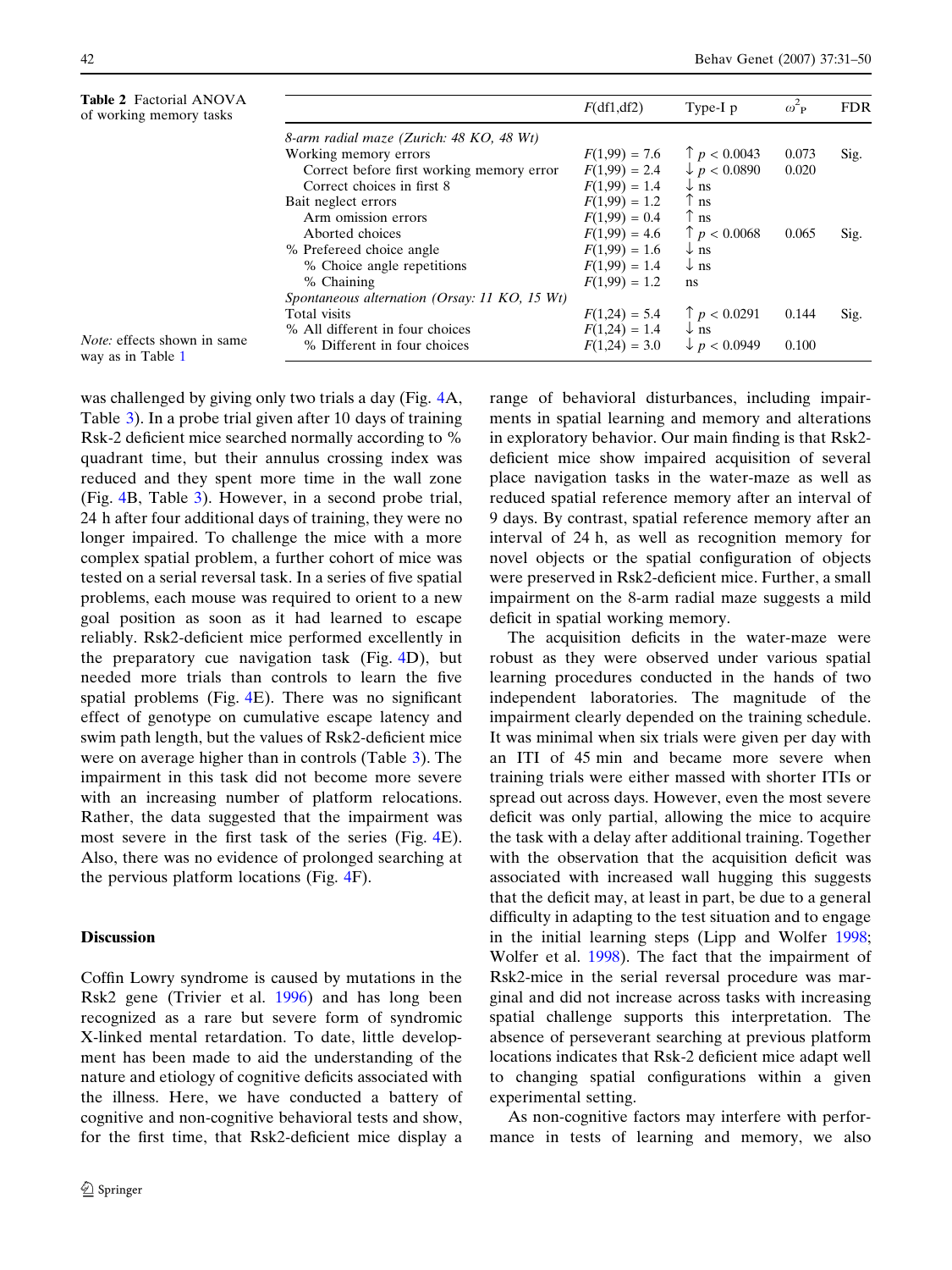<span id="page-13-0"></span>

evaluated the animals' motor abilities and emotional reactivity. Smaller body weight and size have been reported both in Rsk2-deficient mice (Dufresne et al. [2001](#page-18-0); El-Haschimi et al. [2003;](#page-18-0) Yang et al. [2004](#page-20-0)) and children with CLS (Hanauer and Young [2002\)](#page-19-0), and a different line of Rsk2-deficient mice has been shown to perform badly on a rotating rod (Dufresne et al. [2001](#page-18-0)). Such physical effects of the mutation could potentially interfere with learning and memory performance. Direct body length measurements were not taken in the present study, but body size as measured indirectly by the video-tracking system was normal. The reduction of body weight was modest in our relatively young Rsk2-deficient mice, which may be explained by the fact that the smaller weight of Rsk2-deficient mice is due to reduced accumulation of adipose tissue with age (El-Haschimi et al. [2003](#page-18-0)). Moreover, Rsk2-deficient mice used in the present study showed normal

Fig. 3 Water-maze learning in place navigation procedures with b two blocks of four trials per day (60 s ITI) for 11 days (Orsay: 10 KO, 15 Wt, A–C) and with six trials per day (45 min ITI) for 5 days (Zurich: 45 KO, 52 Wt, D–F). (A) Swim path to reach the hidden platform. Each point represents one training day. Rsk2 deficient mice showed poorer performance and delayed learning (genotype  $F(1,23) = 19.1$ ,  $p < 0.0002$ , time  $F(1,10) = 26.3$ ,  $p < 0.0001$ , genotype  $\times$  time  $F(10, 230) = 3.614$ ,  $p < 0.0002$ ). (B) Percent time spent in the target, opposite, adjacent left and adjacent right quadrants during the first probe trial 24 h after completion of training (place  $F(3,69 = 31.1, p < 0.0001,$  genotype  $\times$  place  $F(3,69) = 2.5$ ,  $p < 0.0674$ ; target versus 25% chance in Wt:  $t(14) = 8.0, p < 0.0001$ , KO  $t(9) = 3.5, p < 0.0064$ ). (C) Percent time spent in the target, opposite, adjacent left and adjacent right quadrants during the second probe trial 9 days later (place  $F(3,69) = 20.4$ ,  $p < 0.0001$ , genotype  $\times$  place  $F(3,69) = 4.2$ ,  $p < 0.0083$ ; target versus 25% chance in Wt:  $t(14) = 7.1, p < 0.0001, KO$   $t(9) = 2.4, p < 0.0380$ ; target Wt versus KO  $t(23) = 2.9$ ,  $p < 0.0079$ ). (D) Swim path length during acquisition and reversal training. Each point represent two subsequent trials. Rsk2-deficient mice performed more poorly during most of acquisition and at the beginning of reversal (genotype  $F(1,85) = 17.1$ ,  $p < 0.0001$ , time  $F(14,1190) = 65.2$ ,  $p < 0.0001$ , genotype  $\times$  time  $F(14,1190) = 1.8$ ,  $p < 0.0295$ ). (E) Percent time spent in the target, opposite, adjacent left and adjacent right quadrants during the probe trial 24 h after completion of 3 days of acquisition training. Rsk2-deficient mice did not differ from controls with respect to their preference for the trained quadrant (place  $F(3,255) = 37.5, p < 0.0001,$  genotype  $\times$  place  $F(3,255) = 0.9$  ns; target versus 25% chance:  $t(96) = 9.2$ ,  $p < 0.0001$ ). (F) Percent time spent in the previous goal quadrant during the first day of reversal training. Each point represents two subsequent trials. Rsk2-deficient mice abandoned searching in the previous target quadrant as rapidly as controls (genotype:  $F(1,85) = 2.2$  ns, time  $F(2,170) = 69.2$ ,  $p < 0.0001$ , genotype  $\times$  time  $F(2,170) = 0.3$  ns)

performance in sensorimotor tests, though a marginal deficit in the traction reflex test suggests that a mild alteration of motor coordination cannot be completely ruled out. However, the data show that differences in swim speed in the water-maze or abnormal swimming patterns such as circling could not account for the deficit observed in spatial learning performance. Rsk2 deficient mice also showed normal locomotor activity during open-field exploration, indicating that the effects of the mutation on the musculoskeletal system did not interfere with performance in these tests. The only clear change in locomotion patterns was an increase in acceleration in the mutant mice during bouts of progressive locomotion in a large open-field. This phenomenon, also described as darting behavior, is a robust trait of some inbred mouse strains, and has been reliably used to differentiate DBA/2 from C57BL/6 mouse strains (Kafkafi et al. [2003b](#page-19-0)). It is not known whether these strain differences are due to central or peripheral mechanisms, therefore it is not clear whether the more pronounced darting in Rsk2 deficient mice results from changes in the musculo-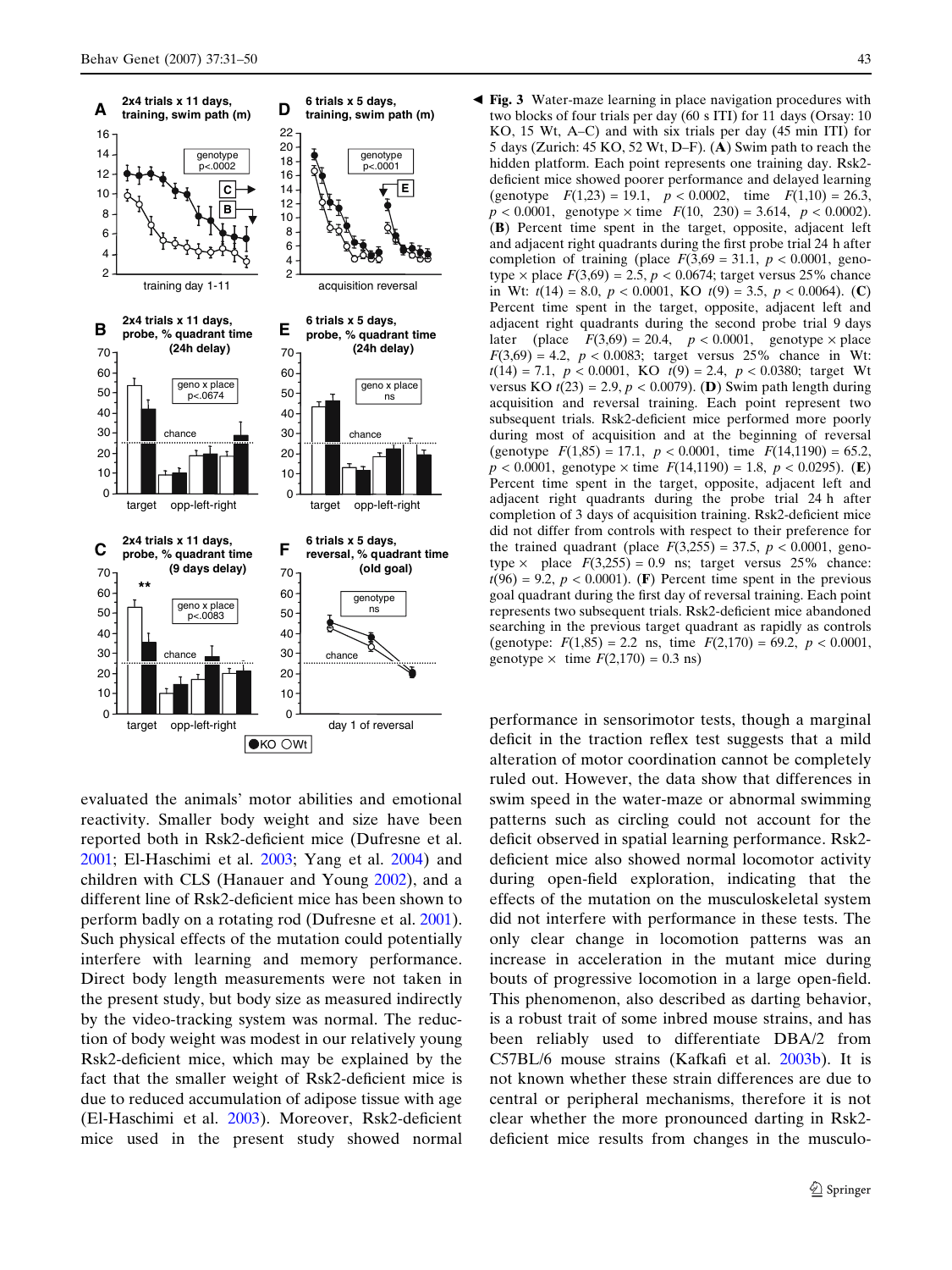<span id="page-14-0"></span>

| Table 3 Factorial ANOVA<br>of water-maze learning        |                                                            | F(df1, df2)      | Type-I p                | $\omega^2$ <sub>P</sub> | <b>FDR</b> |
|----------------------------------------------------------|------------------------------------------------------------|------------------|-------------------------|-------------------------|------------|
|                                                          | $2 \times 4$ trials $\times 11$ days (Orsay: 10 KO, 15 Wt) |                  |                         |                         |            |
|                                                          | Average escape latency                                     | $F(1,23) = 25.5$ | $\uparrow p < 0.0001$   | 0.495                   | Sig.       |
|                                                          | Average swim path length                                   | $F(1,23) = 19.1$ | $\uparrow$ p < 0.0002   | 0.420                   | Sig.       |
|                                                          | % Time in wall zone                                        | $F(1,23) = 25.5$ | $\uparrow$ p < 0.0001   | 0.495                   | Sig.       |
|                                                          | Average swim speed                                         | $F(1,23) = 6.2$  | $\downarrow$ p < 0.0201 | 0.173                   | Sig.       |
|                                                          | Probe (24 h): annulus crossing index                       | $F(1,23) = 2.6$  | $\downarrow$ ns         |                         |            |
|                                                          | Probe (24 h): % time in wall zone                          | $F(1,23) = 4.1$  | $\uparrow$ p < 0.0555   | 0.109                   |            |
|                                                          | Probe (9 days): annulus crossing index                     | $F(1,23) = 4.9$  | $\downarrow p < 0.0364$ | 0.136                   | Sig.       |
|                                                          | Probe (9 days): % time in wall zone                        | $F(1,23) = 5.3$  | $\uparrow$ p < 0.0306   | 0.147                   | Sig.       |
|                                                          | 6 trials $\times$ 5 days (Zurich: 45 KO, 52 Wt)            |                  |                         |                         |            |
|                                                          | Average escape latency                                     | $F(1,85) = 11.6$ | $\uparrow p < 0.0010$   | 0.098                   | Sig.       |
|                                                          | Average swim path length                                   | $F(1,85) = 17.2$ | p < 0.0001              | 0.143                   | Sig.       |
|                                                          | % Time in wall zone                                        | $F(1,85) = 2.4$  | $\uparrow$ ns           |                         |            |
|                                                          | Number of wall approaches                                  | $F(1,85) = 7.3$  | $\uparrow$ p < 0.0082   | 0.061                   | Sig.       |
|                                                          | Average swim speed                                         | $F(1,85) = 0.1$  | ns                      |                         |            |
|                                                          | Time spent floating (log)                                  | $F(1,85) = 1.0$  | ns                      |                         |            |
|                                                          | Circling index                                             | $F(1,85) = 4.0$  | ns                      |                         |            |
|                                                          | Path efficiency                                            | $F(1,85) = 5.7$  | $\downarrow p < 0.0192$ | 0.046                   | Sig.       |
|                                                          | % Path parallel to border                                  | $F(1,85) = 13.9$ | $\uparrow$ p < 0.0003   | 0.118                   | Sig.       |
|                                                          | Probe (trial 19): annulus crossing index                   | $F(1,85) = 3.3$  | $\uparrow$ p < 0.0713   | 0.026                   |            |
|                                                          | Probe (trial 19): % time in wall zone                      | $F(1,85) = 4.6$  | $\uparrow$ p < 0.0345   | 0.036                   | Sig.       |
|                                                          | 2 trials $\times$ 14 days (Zurich: 11 KO, 13 Wt)           |                  |                         |                         |            |
|                                                          | Average escape latency                                     | $F(1,22) = 5.3$  | $\uparrow p < 0.0318$   | 0.151                   | Sig.       |
|                                                          | Average swim path length                                   | $F(1,22) = 7.8$  | $\uparrow$ p < 0.0106   | 0.221                   | Sig.       |
|                                                          | % Time in wall zone                                        | $F(1,22) = 5.4$  | $\uparrow$ p < 0.0296   | 0.155                   | Sig.       |
|                                                          | Number of wall approaches                                  | $F(1,22) = 13.2$ | $\uparrow$ p < 0.0015   | 0.336                   | Sig.       |
|                                                          | Average swim speed                                         | $F(1,22) = 1.4$  | ns                      |                         |            |
|                                                          | Time spent floating (log)                                  | $F(1,22) = 0.8$  | ns                      |                         |            |
|                                                          | Circling index                                             | $F(1,22) = 0.2$  | ns                      |                         |            |
|                                                          | Path efficiency                                            | $F(1,22) = 7.6$  | $\downarrow$ p < 0.0114 | 0.216                   | Sig.       |
|                                                          | % Path parallel to border                                  | $F(1,22) = 14.2$ | $\uparrow$ p < 0.0010   | 0.356                   | Sig.       |
|                                                          | Probe (trial 21): annulus crossing index                   | $F(1,22) = 4.4$  | $\downarrow p < 0.0480$ | 0.124                   | Sig.       |
|                                                          | Probe (trial 21): % time in wall zone                      | $F(1,22) = 4.7$  | $\uparrow$ p < 0.0416   | 0.133                   | Sig.       |
|                                                          | Probe (trial 30): annulus crossing index                   | $F(1,22) = 0.3$  | ns                      |                         |            |
|                                                          | Probe (trial 30): % time in wall zone                      | $F(1,22) = 0.2$  | ns                      |                         |            |
|                                                          | Serial reversal (Zurich: 15 KO, 13 Wt)                     |                  |                         |                         |            |
|                                                          | Cumulative escape latency                                  | $F(1,26) = 5.1$  | $\uparrow p < 0.0333$   | 0.127                   |            |
|                                                          | Cumulative swim path length                                | $F(1,26) = 6.1$  | $\uparrow$ p < 0.0203   | 0.155                   |            |
|                                                          | Average time in wall zone                                  | $F(1,26) = 0.7$  | ns                      |                         |            |
|                                                          | Cumulative number of wall approaches                       | $F(1,26) = 5.5$  | $\uparrow$ p < 0.0267   | 0.140                   |            |
|                                                          | Average swim speed                                         | $F(1,26) = 0.9$  | ns                      |                         |            |
|                                                          | Cumulative time spent floating (log)                       | $F(1,26) = 0.8$  | ns                      |                         |            |
|                                                          | Average circling index                                     | $F(1,26) = 1.0$  | ns                      |                         |            |
|                                                          | Average path efficiency                                    | $F(1,26) = 1.5$  | $\downarrow$ ns         |                         |            |
| <i>Note:</i> effects shown in same<br>way as in Table I. | Average % path parallel to border                          | $F(1,26) = 1.6$  | $\uparrow$ ns           |                         |            |

skeletal system or is due to a central effect of the mutation.

In the spatial navigation tasks, Rsk-2 mutant mice showed increased wall hugging behavior. Their tendency to orient toward the wall varied across protocols and correlated well with the magnitude of the performance deficit (Table 3). It has been proposed that wallhugging may result from increased anxiety in the water maze (Hodges [1996;](#page-19-0) Wolfer et al. [1998](#page-20-0)). However, we found that these mice showed no indication of increased anxiety-related responses in the open-field, the elevated plus maze or the O-maze. Instead, they tended to show hyper-responsiveness toward changes in the environment. Rsk2-deficient mice made more head dips on the O-maze, showed increased exploration of the arena during the emergence test, visited the arms more frequently during the spontaneous alternation task, and reacted more strongly when new objects were added to a familiar arena during the first training day of the object exploration and recognition tasks. In general, our battery of non-cognitive tests suggest that Rsk2-deficient mice do not suffer from increased anxiety and are not generally hyperactive but tend to be hyper-responsive to environmental stimuli. Therefore, we believe that the thigmotaxic behavior in the water-maze is not indicative of an anxiety-induced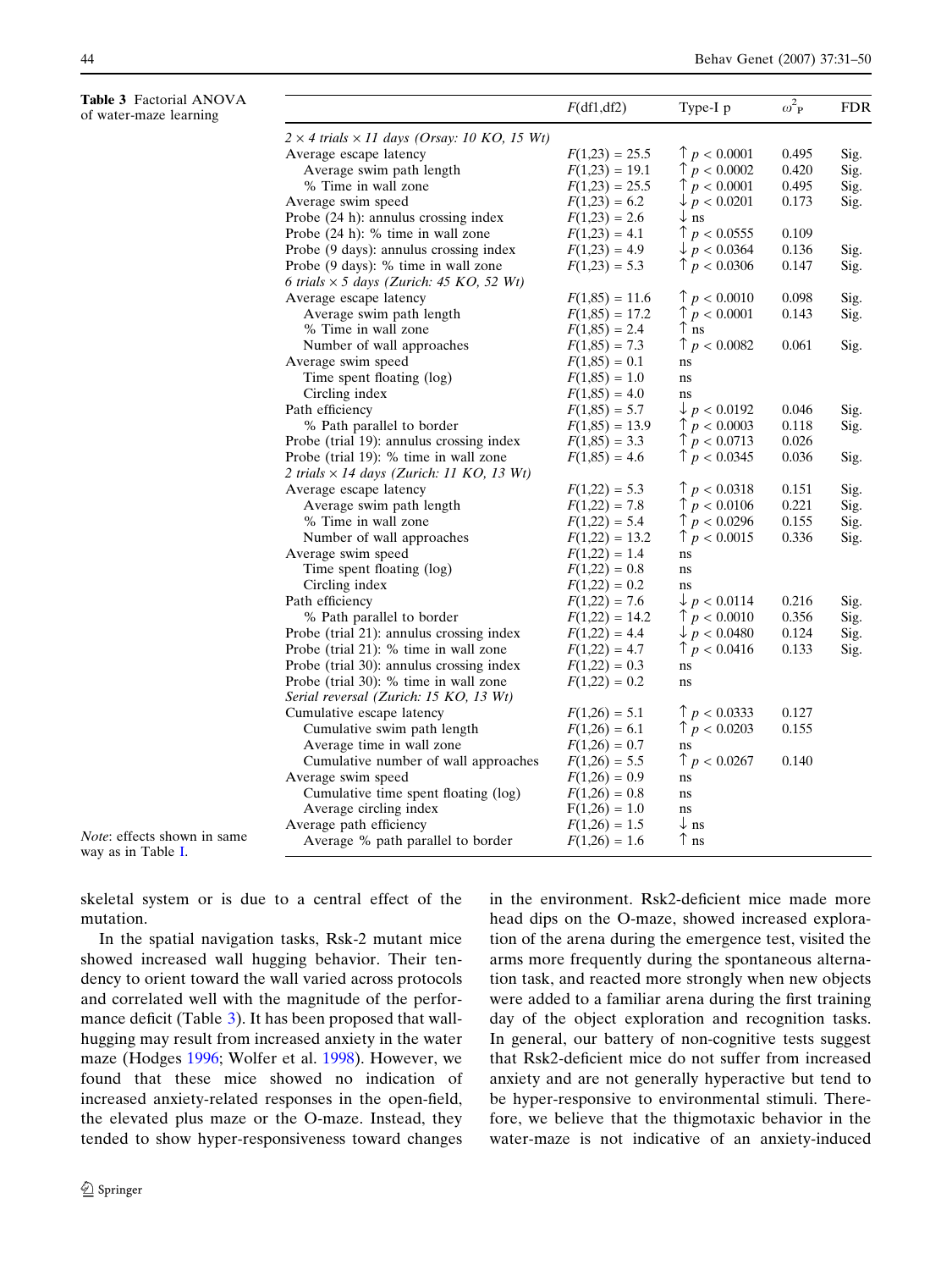<span id="page-15-0"></span>

inability to learn the spatial memory task, but may well reflect a general maladaptive reaction to the unfamiliar test situation (Lipp and Wolfer [1998](#page-19-0); Wolfer et al. [1998](#page-20-0)).

Taken together, Rsk2-deficient mice displayed selective learning impairments, to which impaired adaptation to the test environment likely makes a strong contribution, along with a moderate hyperreactivity to environmental change. How does this compare to the behavioral changes seen in other models of human mental retardation? Table [4](#page-16-0) gives a synopsis of findings reported in some other mouse models of monogenic forms of syndromic and nonsyndromic mental retardation. It is evident that behavioral changes differ between different mouse models and the cognitive alterations seem less severe in mice than in mentally retarded humans. However, it should be kept in mind that the definition of mental retardation implies significant limitations both in

Fig. 4 Water-maze learning in a place navigation procedure of b two trials per day during 14 days with 30 s ITI (Zurich, 11 KO, 13 WT, A–C) and in a cue navigation procedure that was followed by a serial reversal task (Zurich, 15 KO, 13 Wt; D–F). (A) Swim path length while learning to find the hidden platform. Each point represents the average of the two trials run on the same day. Swim paths of Rsk2-deficient mice were longer than those of controls (genotype  $F(1,22) = 7.7$ ,  $p < 0.0111$ , time  $F(13,286) = 18.8$ ,  $p < 0.0001$ , genotype  $\times$  time  $F(13,286) = 0.6$ ns). (B) Percent time spent in the target, opposite, adjacent left and adjacent right quadrants during the first probe trial 24 h after 10 days of training in the 2 trials  $\times$  14 days procedure. The mice spent more time than expected by chance in the target quadrant and there was no significant effect of genotype on the preference for the target quadrant (quadrant  $F(3,22) = 19.2$ ,  $p < 0.0001$ , genotype  $\times$  place,  $F(3,22) = 1.4$  ns, time in target quadrant versus  $25\%$   $t(23) = 5.0$ ,  $p < 0.0001$ ). (C) Percent time spent in the target, opposite, adjacent left and adjacent right quadrants during a second probe trial 24 h after further 4 days of training in the 2 trials  $\times$  14 days procedure. Again, the mice spent more time than expected by chance in the target quadrant and there was no significant effect of genotype on the preference for the target quadrant (quadrant  $F(3,22) = 38.0$ ,  $p < 0.0001$ , genotype  $\times$  place  $F(3,22) = 0.1$  ns, time in target quadrant versus 25% t(23) = 8.3, p < 0.0001). (D) Swim path length during training in the cue navigation task. Each point represents two successive trials. Rsk2-deficient mice were not impaired in this test. During the first two trials they were even more efficient than controls in reaching the platform (genotype  $F(1,26) = 1.8$  ns, time  $F(5,130) = 47.1$ ,  $p < 0.0001$ , genotype  $\times$  time  $F(5,130) = 4.4$ ,  $p < 0.0010$ ; time in Wt  $F(5,60) = 33.2$ ,  $p < 0.0001$ , in KO  $F(5,70) = 14.0, p < 0.0001$ ). (E) Trials needed to reach criterion in tasks 1–5 of the serial reversal procedure. Rsk2-deficient mice needed more training trials to reach criterion, especially during the first task (genotype  $F(1,26) = 8.0, p < 0.0088$ , task  $F(4,104) = 2.1, p < 0.0895$ , genotype  $\times$  task  $F(4,104) = 1.5$  ns). (F) Average % time spent in the target zone of the previous task during tasks 2–5 (chance 12.5%). Irrespective of genotype the mice spent more time in the previous goal zone than expected by chance (genotype  $F(1,26) = 0.1$  ns, task  $F(3,78) = 2.7$ ,  $p < 0.0516$ , genotype  $\times$  task  $F(3,78) = 1.9$  ns)

intellectual functioning  $(IQ < 70)$  and in adaptive behavior, but not complete loss of cognitive abilities. The sole use of IQ measures does not provide an adequate, or sufficient portrayal of the patients' entire repertoire of cognitive and intellectual functioning, as global IQ scores may mask the complex profile of the cognitive deficits and understate their wide-ranging effect on intellectual and social functions (Aylward [2002](#page-17-0); Schalock et al. [1994](#page-19-0)). In CLS patients there is a marked variability in the severity of cognitive deficits, even between siblings, and environmental or other non-cognitive factors can determine the severity of mental retardation and how CLS patients cope with cognitive demands. Although it is debatable whether all features of human mental retardation can be modeled in rodents, several mouse models of mental retardation have been characterized by some mild,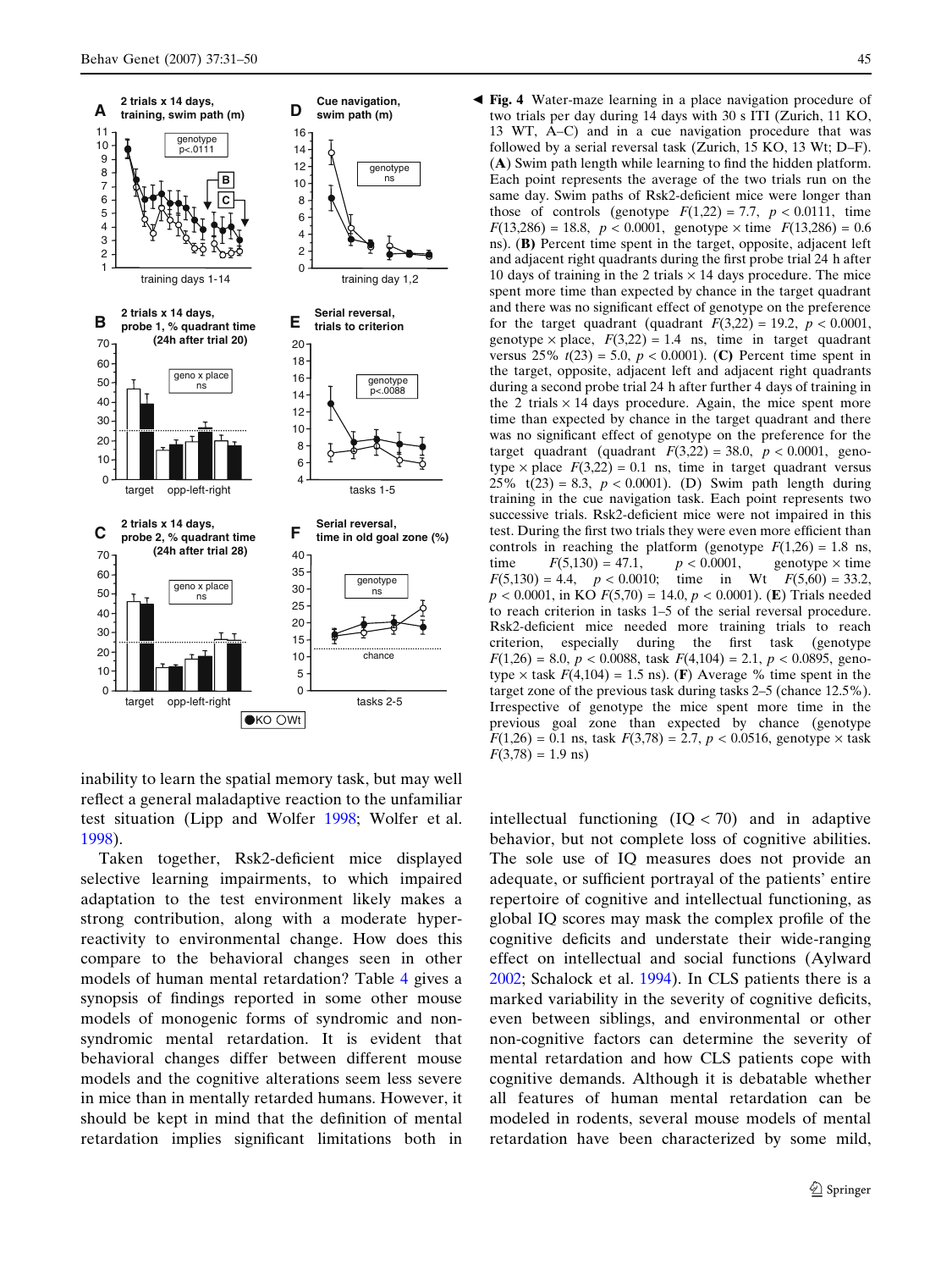| Gene, human disease, mouse<br>model                                                                                                                                                                                                      | Exploratory behavior, activity Learning and memory                                                                |                                                                                                                                                                                                                       | Other observations                                                                                                                                                                                                 |
|------------------------------------------------------------------------------------------------------------------------------------------------------------------------------------------------------------------------------------------|-------------------------------------------------------------------------------------------------------------------|-----------------------------------------------------------------------------------------------------------------------------------------------------------------------------------------------------------------------|--------------------------------------------------------------------------------------------------------------------------------------------------------------------------------------------------------------------|
| FMR1 (FMRP, fragile X mental Increased exploratory<br>retardation protein, RNA<br>binding protein that<br>modulates translation),<br>Fragile X syndrome (MR,<br>macroorchidism, facial<br>dysmorphisms), FMR1-KO<br>(Bakker et al. 1994) | behavior, reduced anxiety-<br>related responses (Bakker<br>et al. 1994; Mineur et al.<br>2002; Peier et al. 2000) | Normal fear conditioning (Peier Increased startle response<br>et al. 2000), moderate<br>impairment on radial-maze<br>(Mineur et al. 2002), reversal<br>learning in water-maze mildly<br>impaired (Bakker et al. 1994) | (Nielsen et al. 2002),<br>enhanced prepulse inhibition,<br>audiogenic seizures (Chen<br>and Toth 2001), impaired<br>rotarod learning (Peier et al.<br>2000), reduced social<br>interaction (Mineur et al.<br>2006) |
| FMR2 (FMR2P, putative<br>transcription factor), FRAXE<br>syndrome (variable X-linked<br>MR), FMR2-KO (Gu et al.<br>2002)                                                                                                                 | Normal open-field exploration, Impaired contextual fear<br>normal in light/dark box<br>(Gu et al. 2002)           | conditioning, normal tone fear<br>conditioning (Gu et al. 2002)                                                                                                                                                       | Normal startle response and<br>prepulse inhibition, normal on<br>rotarod (Gu et al. $2002$ )                                                                                                                       |
| FRX2 (autosomal FMR1<br>homolog), FRX2-KO<br>(Bontekoe et al. 2002)                                                                                                                                                                      | Hyperactive in open-field<br>(Bontekoe et al. 2002)                                                               | Impaired contextual fear<br>conditioning, delayed place<br>navigation acquisition<br>(Bontekoe et al. 2002)                                                                                                           | Impaired on rotarod, reduced<br>prepulse inhibition, reduced<br>pain sensitivity (Bontekoe<br>et al. 2002)                                                                                                         |
| GDII (regulator of Rab family<br>small GTPases), non-<br>syndromic X-linked severe<br>MR, GDI1-KO (D'Adamo<br>et al. 2002; Ishizaki et al.<br>2000)                                                                                      | Open-field, O-maze, light/<br>dark-box normal (D'Adamo<br>et al. 2002)                                            | Marginal water-maze place<br>navigation deficit, normal<br>delayed cue fear conditioning,<br>impaired trace fear<br>conditioning, impaired radial<br>maze learning (D'Adamo<br>et al. 2002)                           | Reduced aggression (D'Adamo<br>et al. 2002)                                                                                                                                                                        |
| $MECP2$ (methyl-CpG-binding<br>protein 2), Rett syndrome<br>(X-linked MR, neurological<br>deficits), conditional MECP2-<br>$KO$ (Guy et al. $2001$ )                                                                                     |                                                                                                                   | Impaired water-maze place<br>navigation, contextual fear<br>conditioning, and social<br>recognition (Moretti et al.<br>2006)                                                                                          | Motor deficits, death at 6–<br>12 weeks, later onset of<br>symptoms in heterozygous<br>mice (Guy et al. 2001)                                                                                                      |
| L1 (Ig superfamily cell adhesion Stereotyped circling in open-<br>protein), CRASH syndrome<br>(X linked MR, spastic<br>paraplegia, hydrocephalus,<br>corpus callosum hypoplasia),<br>L1-KO (Cohen et al. 1998;<br>Dahme et al. 1997)     | field (Fransen et al. 1998)                                                                                       | Slightly impaired water-maze<br>place navigation, normal<br>passive avoidance (Fransen<br>et al. 1998)                                                                                                                | Reduced startle response,<br>reduced prepulse inhibition<br>(Irintchev et al. 2004),<br>reduced pain sensitivity<br>(Dahme et al. 1997)                                                                            |
| ARHGEF6 (guanine nucleotide Disinhibited object<br>exchange factor for Rho<br>GTPases), non-syndromic X-<br>linked severe MR (Kutsche<br>et al. 2000), ARHGEF6-KO                                                                        | exploration (Wolfer et al.<br>2005)                                                                               | Navigation errors and<br>perseverance in the water-<br>maze place navigation task<br>(Wolfer et al. 2005)                                                                                                             |                                                                                                                                                                                                                    |
| <i>PAH</i> (phenylalanine<br>hydroxylase), phenylketonuria<br>(autosomal recessive MR,<br>neurological deficits, epilepsy)<br>, Pah(enu2) mouse<br>(McDonald et al. 1990)                                                                |                                                                                                                   | Impaired olfactory<br>discrimination, impaired<br>latent learning (Zagreda et al.<br>1999), impaired spatial and<br>non-spatial recognition (Cabib<br>et al. 2003)                                                    |                                                                                                                                                                                                                    |
| NF1 (neurofibromin, negative<br>regulator of Ras),<br>neurofibromatosis type 1<br>(autosomal dominant, mild<br>MR, tumors), $NF1+/-$ mouse<br>(Silva et al. 1997)                                                                        | (Silva et al. 1997)                                                                                               | Normal open-field exploration Normal cued fear conditioning,<br>mild place-navigation deficit<br>corrected by overtraining<br>(Silva et al. 1997)                                                                     |                                                                                                                                                                                                                    |

<span id="page-16-0"></span>Table 4 Behavioral changes in mouse models of monogenic syndromic and non-syndromic human mental retardation and selected references

often transitory, learning deficits, that may be combined with increased or stereotyped activity in exploration tests. The behavioral profile of Rsk2-deficient mice conforms to this general pattern. Our own results indicate that maladaptive and exaggerated responses to environmental change may play a significant role in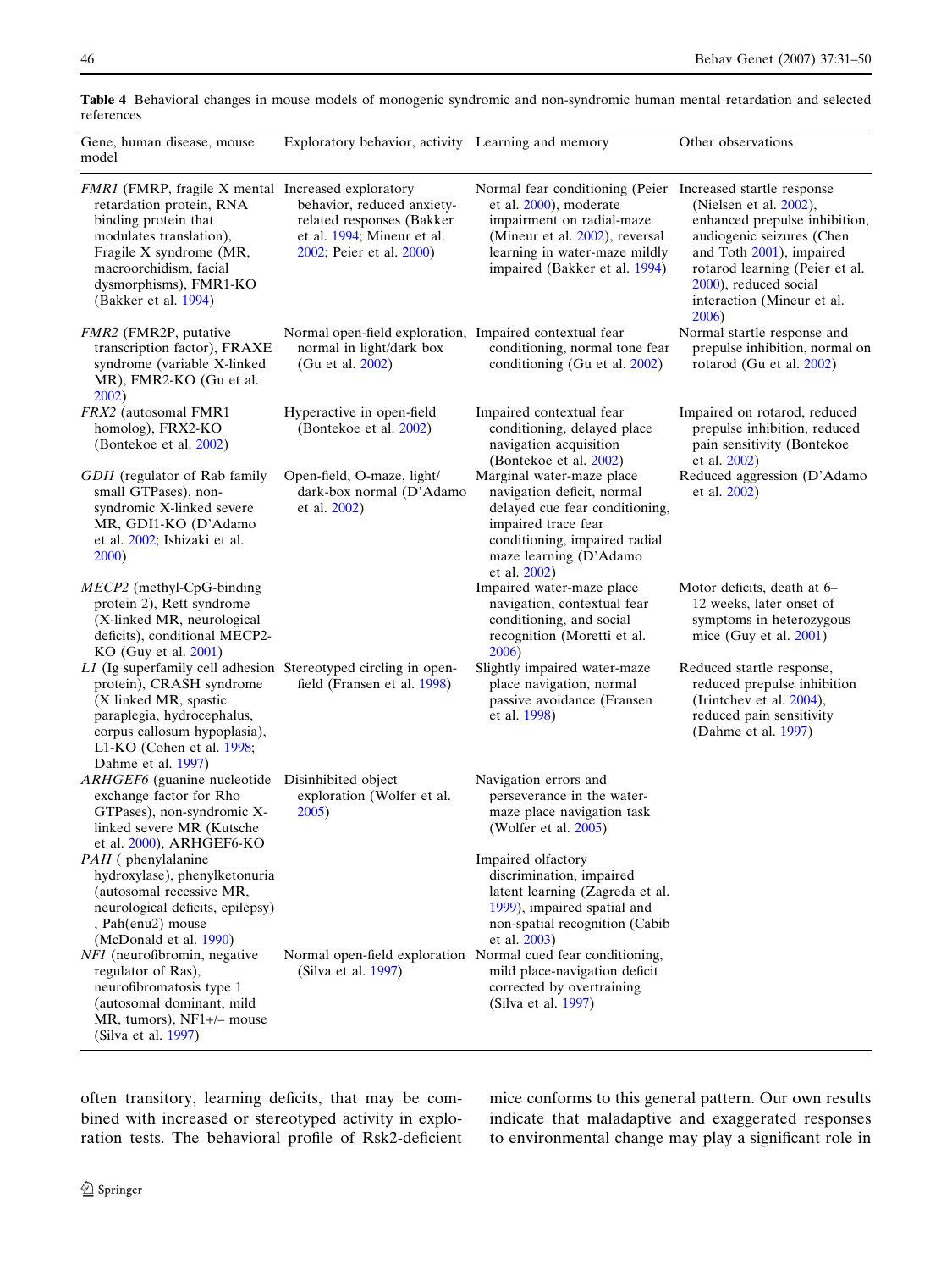<span id="page-17-0"></span>the cognitive deficits found in Rsk2-deficient mice, suggesting that this should be further considered as a putative factor involved in the expression of mental retardation in rodents.

A possible route through which the loss of Rsk2 gene function may contribute to the cognitive deficits observed in CLS patients and mutant mice is by affecting the function of the MAPK/ERK signaling pathway. This pathway plays a critical role in conveying signals generated at the receptor to the nucleus to trigger activity-dependent gene regulation that is considered to be an important mechanism for the maintenance of synaptic plasticity and the consolidation of long-term memories. A number of studies have shown that inhibition of ERK, the kinase upstream of RSK leads to rapidly decaying LTP (Davis [2000](#page-18-0); English and Sweatt [1997](#page-18-0)) and an inability to form a number of different types of long-term memory, including fear associated memories (Atkins et al. 1998; Schafe et al. [2000\)](#page-19-0), recognition memory (Kelly et al. [2003](#page-19-0)) and spatial memories (Blum et al. [1999](#page-18-0); Selcher et al. [1999](#page-19-0)). One downstream target of RSK is the transcription factor CREB (Xing et al. [1996](#page-20-0)). In aplysia (Bartsch et al. [1995\)](#page-18-0) and drosophila (Yin et al. [1994](#page-20-0)), CREB activation is necessary for consolidating memory and stabilizing synaptic plasticity. In several studies, this has also been claimed for rodents (Bourtchuladze et al. [1994](#page-18-0); Bozon et al. [2003;](#page-18-0) Kida et al. [2002](#page-19-0)), although the evidence is not unequivocal (Balschun et al. 2003). It is noteworthy that the severity of acquisition deficits of CREB deficient mutant mice in water-maze tasks depended on the training schedule in a way reminiscent of the pattern observed in this study in Rsk2-deficient mice (Gass et al. [1998;](#page-18-0) Kogan et al. [1997](#page-19-0)). In human CLS patients, there is evidence for a direct relationship between the magnitude of Rsk2-mediated CREB phosphorylation and intelligence level (Harum et al. [2001\)](#page-19-0). This suggests that insufficient Rsk2 mediated CREB activation plays a prominent role in cognitive dysfunction of CLS patients. An important feature of the role of ERK and CREB in memory consolidation is that the cognitive impairment induced by inactivation of ERK and CREB is much more severe than that which we observed in Rsk2-deficient mice. Although Rsk2 serves as an intermediate between ERK and CREB, the mitogen- and stress-activated kinase (MSK) is also activated by ERK and targets CREB. Therefore, Rsk2 activation may not be the only means of activating CREB and there is growing evidence to suggest MSK may play a critical role in CREB-mediated transcription (Darragh et al. [2005](#page-18-0); Wiggin et al. [2002](#page-20-0)). Rsk2 can also phosphorylate histones (Sassone-Corsi et al. [1999\)](#page-19-0)

and various transcription factors such as ATF4 (Yang et al. [2004](#page-20-0)), which have both been implicated in synaptic plasticity and memory formation (Alarcon et al. 2004; Chen et al. [2003;](#page-18-0) Costa-Mattioli et al. [2005](#page-18-0); Korzus et al. [2004;](#page-19-0) Levenson et al. [2004\)](#page-19-0). At present, however, the signaling mechanisms involved in mediating the cognitive disabilities observed here are not known.

In conclusion, the present results show that Rsk2 gene mutation in mice results in a selective range of cognitive and behavioral alterations that is in keeping with the profile of alterations seen in other mouse models of human mental retardation. The specific deficits observed with these mice are also strengthened by the fact that it could be reproduced in two independent laboratories (Crabbe et al. [1999;](#page-18-0) Lewejohann et al. [2006](#page-19-0); Wolfer et al. [2004](#page-20-0)). In all, the results strongly argue in favor of the Rsk2-deficient mouse as an animal model of mental retardation associated with the CLS syndrome. This should be useful to investigate neurobiological mechanisms responsible for cognitive dysfunction in CLS and to test therapeutic strategies to combat the effects associated with Rsk2 gene mutations.

Acknowledgments This work was supported by the Swiss National Science Foundation and the NCCR ''Neural Plasticity and Repair'', and by grants from GIS INSERM ''Maladies Rares'' and ANR (No. ANR-05-NEUR-005-01) to A.H. and S.L. We thank Inger Drescher and Rosmarie Lang for expert help with the behavioral experiments. We thank Benoit Delatour for the development of home-made programs to analyze behavioral data in Orsay. We are grateful to Solange Pannetier, Nathalie Samson, Sandra Vandergeenst, and Pascale Veyrac for animal care.

## **References**

- Alarcon JM, Malleret G, Touzani K, Vronskaya S, Ishii S, Kandel ER, Barco A (2004) Chromatin acetylation, memory, and LTP are impaired in CBP  $(\pm)$  mice; a model for the cognitive deficit in Rubinstein-Taybi syndrome and its amelioration. Neuron 42:947–959
- Atkins CM, Selcher JC, Petraitis JJ, Trzaskos JM, Sweatt JD (1998) The MAPK cascade is required for mammalian associative learning. Nat Neurosci 1:602–609
- Aylward GP (2002). Cognitive and neuropsychological outcomes: more than IQ scores. Ment Retard Dev Disabil Res Rev 8:234–240
- Bakker CE, Verhehij C, Willemsen R, van der Helm R, Oerlemans F, Vermey M, Bygrave A, Hoogeveen AT, Oostra BA, Reyniers E, et al (1994). Fmr1 knockout mice: a model to study fragile X mental retardation. The Dutch-Belgian Fragile X Consortium. Cell 78:23–33
- Balschun D, Wolfer DP, Gass P, Mantamadiotis T, Welzl H, Schutz G, Frey JU, Lipp HP (2003) Does cAMP response element-binding protein have a pivotal role in hippocampal synaptic plasticity and hippocampus-dependent memory? J Neurosci 23:6304–6314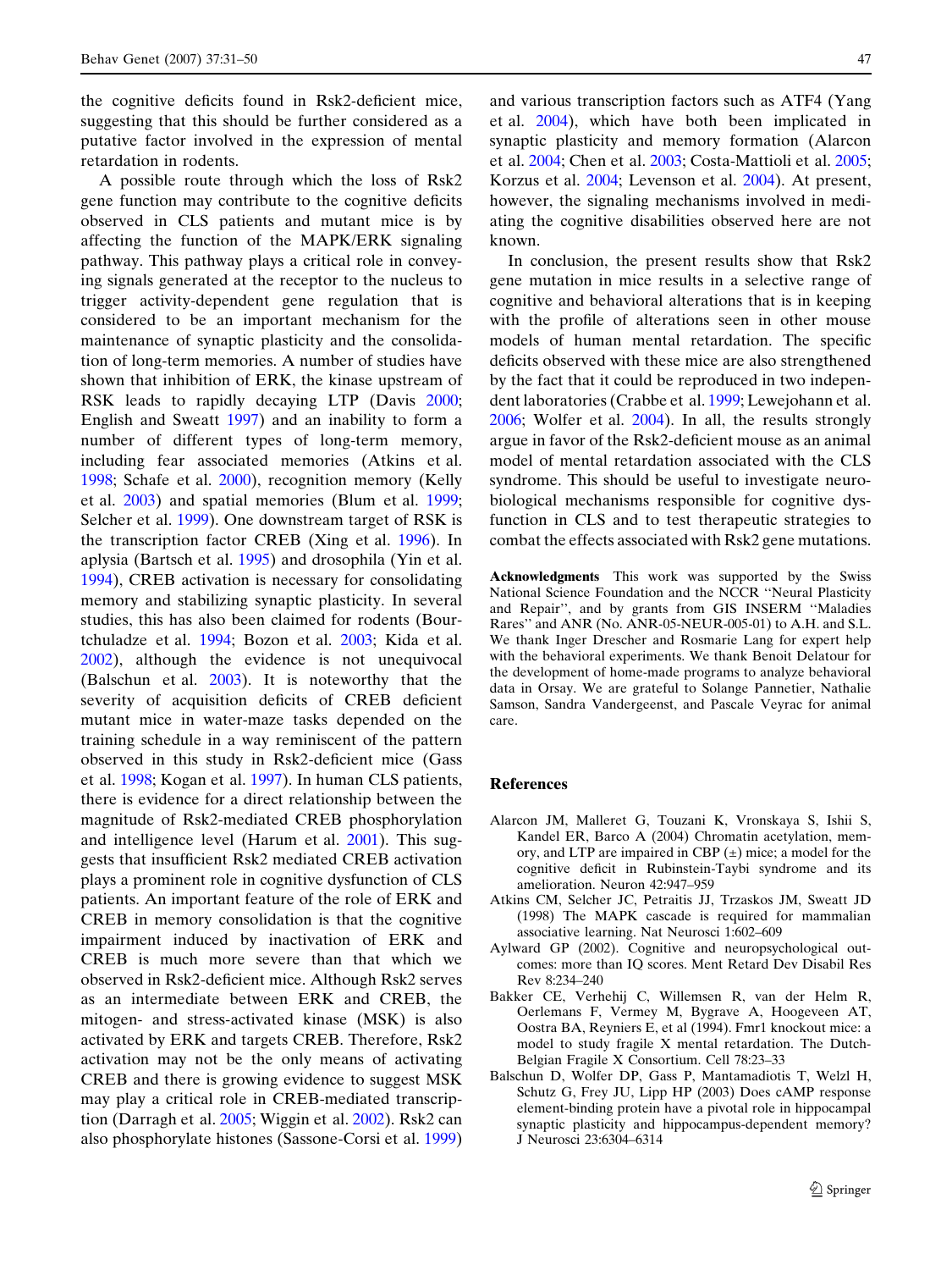- <span id="page-18-0"></span>Bartsch D, Ghirardi M, Skehel PA, Karl KA, Herder SP, Chen M, Bailey CH, Kandel ER (1995) Aplysia CREB2 represses long-term facilitation: relief of repression converts transient facilitation into long-term functional and structural change. Cell 83:979–992
- Benjamini Y, Drai D, Elmer G, Kafkafi N, Golani I (2001). Controlling the false discovery rate in behavior genetics research. Behav Brain Res 125:279–284
- Benjamini Y, Hochberg Y (1995) Controlling the false discovery rate: a practical and powerful approach to multiple testing. J Royal Stat Soc Ser B 57:289–300
- Berger S, Wolfer DP, Selbach O, Alter H, Erdmann G, Reichardt HM, Chepkova AN, Welzl H, Haas HL, Lipp HP, Schutz G (2006). Loss of the limbic mineralocorticoid receptor impairs behavioral plasticity. Proc Natl Acad Sci USA 103:195–200
- Blum S, Moore AN, Adams F, Dash PK (1999). A mitogenactivated protein kinase cascade in the CA1/CA2 subfield of the dorsal hippocampus is essential for long-term spatial memory. Journal of Neurocience 19:3535–3544
- Bontekoe CJ, McIlwain KL, Nieuwenhuizen IM, Yuva-Paylor LA, Nellis A, Willemsen R, Fang Z, Kirkpatrick L, Bakker CE, McAninch R, et al (2002) Knockout mouse model for Fxr2: a model for mental retardation. Hum Mol Genet 11:487–498
- Bourtchuladze R, Frenguelli B, Blendy J, Cioffi D, Schutz G, Silva AJ (1994) Deficient long-term memory in mice with a targeted mutation of the cAMP-responsive element binding protein. Cell 79:59–68
- Bozon B, Davis S, Laroche S (2002) Regulated transcription of the immediate-early gene Zif268: mechanisms and gene dosage-dependent function in synaptic plasticity and memory formation. Hippocampus 12:570–577
- Bozon B, Kelly A, Josselyn SA, Silva AJ, Davis S, Laroche S (2003) MAPK, CREB and zif268 are all required for the consolidation of recognition memory. Philos Trans R Soc Lond B Biol Sci 358:805–814
- Brosnan-Watters G, Wozniak DF (1997) A rotating holeboard procedure for testing drug effects on spatial learning and memory in mice. Brain Res Brain Res Protoc 1:331–338
- Cabib S, Pascucci T, Ventura R, Romano V, Puglisi-Allegra S (2003) The behavioral profile of severe mental retardation in a genetic mouse model of phenylketonuria. Behav Genet 33:301–310
- Chen A, Muzzio IA, Malleret G, Bartsch D, Verbitsky M, Pavlidis P, Yonan AL, Vronskaya S, Grody MB, Cepeda I, et al (2003) Inducible enhancement of memory storage and synaptic plasticity in transgenic mice expressing an inhibitor of ATF4 (CREB-2) and C/EBP proteins. Neuron 39:655–669
- Chen G, Chen KS, Knox J, Inglis J, Bernard A, Martin SJ, Justice A, McConlogue L, Games D, Freedman SB, Morris RG (2000) A learning deficit related to age and betaamyloid plaques in a mouse model of Alzheimer's disease. Nature 408:975–979
- Chen L, Toth M (2001) Fragile X mice develop sensory hyperreactivity to auditory stimuli. Neuroscience 103:1043–1050
- Coffin R, Phillips JL, Staples WI, Spector S (1966) Treatment of lead encephalopathy in children. J Pediatr 69:198–206
- Cohen NR, Taylor JS, Scott LB, Guillery RW, Soriano P, Furley AJ (1998). Errors in corticospinal axon guidance in mice lacking the neural cell adhesion molecule L1. Curr Biol 8:26–33
- Costa-Mattioli M, Gobert D, Harding H, Herdy B, Azzi M, Bruno M, Bidinosti M, Ben Mamou C, Marcinkiewicz E, Yoshida M, et al (2005) Translational control of hippocampal synaptic plasticity and memory by the eIF2alpha kinase GCN2. Nature 436:1166–1173
- Crabbe JC, Wahlsten D, Dudek BC (1999) Genetics of mouse behavior: interactions with laboratory environment. Science 284:1670–1672
- D'Adamo P, Welzl H, Papadimitriou S, Raffaele DB, Tiveron C, Tatangelo L, Pozzi L, Chapman PF, Knevett SG, Ramsay MF, et al (2002) Deletion of the mental retardation gene Gdi1 impairs associative memory and alters social behavior in mice. Hum Mol Genet 11:2567–2580
- Dahme M, Bartsch U, Martini R, Anliker B, Schachner M, Mantei N (1997) Disruption of the mouse L1 gene leads to malformations of the nervous system. Nat Genet 17:346–349
- Darragh J, Soloaga A, Beardmore VA, Wingate AD, Wiggin GR, Peggie M, Arthur JS (2005) MSKs are required for the transcription of the nuclear orphan receptors Nur77, Nurr1 and Nor1 downstream of MAPK signalling. Biochem J 390:749–759
- Davis RJ (2000) Signal transduction by the JNK group of MAP kinases. Cell 103:239–252
- Davis S, Laroche S (2006). Mitogen-activated protein kinase/ extracellular regulated kinase signalling and memory stabilization: a review. Genes Brain Behav 5(Suppl 2):61–72
- De Cesare D, Jacquot S, Hanauer A, Sassone-Corsi P (1998) Rsk-2 activity is necessary for epidermal growth factorinduced phosphorylation of CREB protein and transcription of c-fos gene. Proc Natl Acad Sci USA 95:12202–12207
- Delaunoy J, Abidi F, Zeniou M, Jacquot S, Merienne K, Pannetier S, Schmitt M, Schwartz C, Hanauer A (2001) Mutations in the X-linked RSK2 gene (RPS6KA3) in patients with Coffin–Lowry syndrome. Hum Mutat 17:103– 116
- Drai D, Golani I (2001). SEE: a tool for the visualization and analysis of rodent exploratory behavior. Neurosci Biobehav Rev 25:409–426
- Dufresne SD, Bjorbaek C, El-Haschimi K, Zhao Y, Aschenbach WG, Moller DE, Goodyear LJ (2001). Altered extracellular signal-regulated kinase signaling and glycogen metabolism in skeletal muscle from p90 ribosomal S6 kinase 2 knockout mice. Mol Cell Biol 21:81–87
- Dulawa SC, Grandy DK, Low MJ, Paulus MP, Geyer MA (1999). Dopamine D4 receptor-knock-Out mice exhibit reduced exploration of novel stimuli. J Neurosci 19:9550– 9556
- El-Haschimi K, Dufresne SD, Hirshman MF, Flier JS, Goodyear LJ, Bjorbaek C (2003) Insulin resistance and lipodystrophy in mice lacking ribosomal S6 kinase 2. Diabetes 52:1340– 1346
- English JD, Sweatt JD (1997) A requirement for the mitogenactivated protein kinase cascade in hippocampal long-term potentiation. J Biol Chem 272:19103–19106
- Fransen E, Dhooge R, Vancamp G, Verhoye M, Sijbers J, Reyniers E, Soriano P, Kamiguchi H, Willemsen R, Koekkoek SKE et al (1998) L1 knockout mice show dilated ventricles, vermis hypoplasia and impaired exploration patterns. Hum Mol Genet 7:999–1009
- Frodin M, Gammeltoft S (1999) Role and regulation of 90 kDa ribosomal S6 kinase (RSK) in signal transduction. Mol Cell Endocrinol 151:65–77
- Gass P, Wolfer DP, Balschun D, Rudolph D, Frey JU, Lipp HP, Schutz G (1998) Deficits in memory tasks of mice with CREB mutations depend on gene dosage. Learn Mem 5:274–288
- Gu Y, McIlwain KL, Weeber EJ, Yamagata T, Xu B, Antalffy BA, Reyes C, Yuva-Paylor L, Armstrong D, Zoghbi H, et al (2002) Impaired conditioned fear and enhanced long-term potentiation in Fmr2 knock-out mice. J Neurosci 22:2753– 2763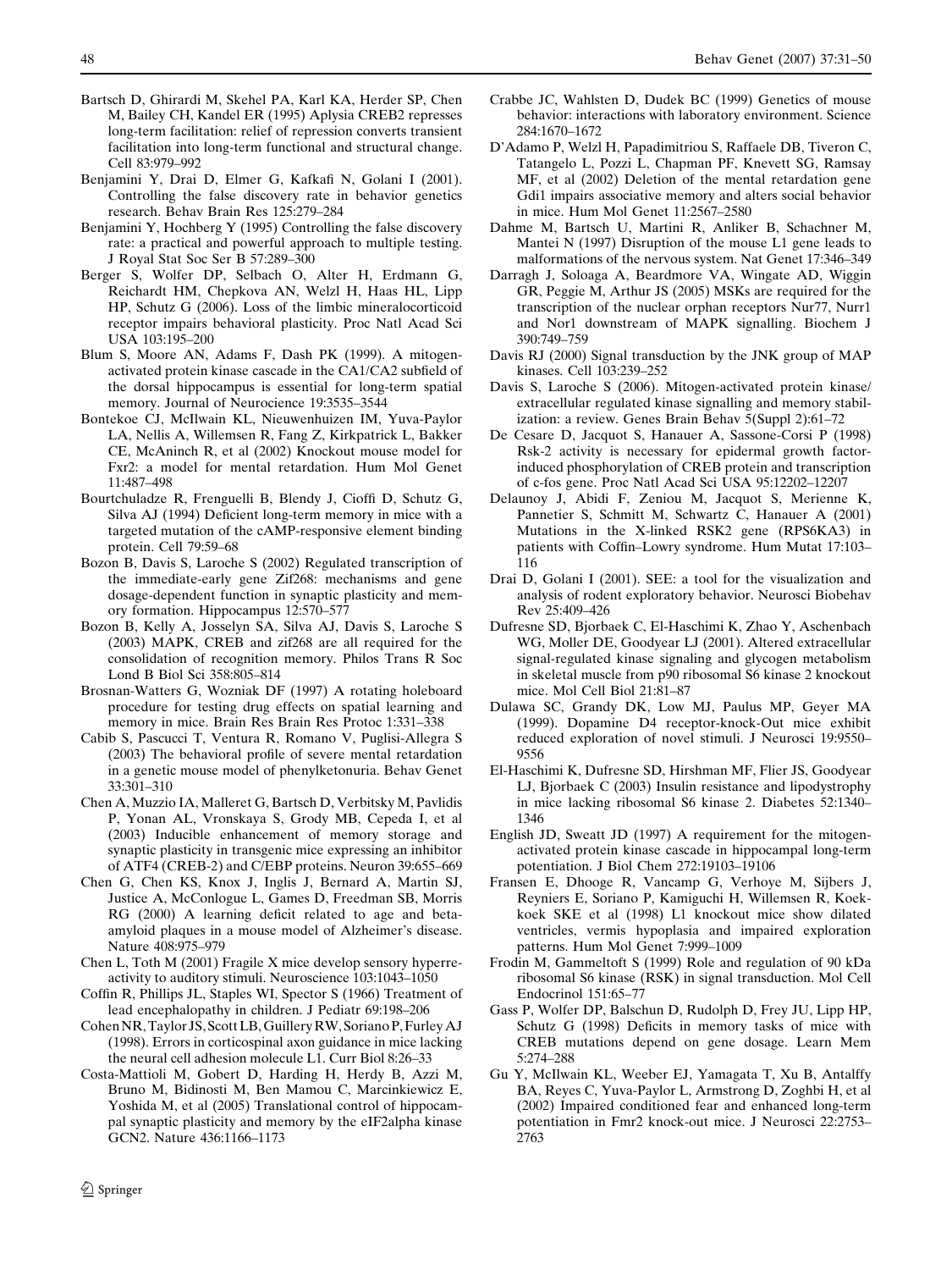- <span id="page-19-0"></span>Guy J, Hendrich B, Holmes M, Martin JE, Bird A (2001) A mouse Mecp2-null mutation causes neurological symptoms that mimic Rett syndrome. Nat Genet 27:322–326
- Hanauer A, Alembik Y, Gilgenkrantz S, Mujica P, Nivelon-Chevallier A, Pembrey ME, Young ID, Mandel JL (1988) Probable localisation of the Coffin–Lowry locus in Xp22.2 p22.1 by multipoint linkage analysis. Am J Med Genet 30:523–530
- Hanauer A, Young ID (2002) Coffin–Lowry syndrome: clinical and molecular features. J Med Genet 39:705–713
- Harum KH, Alemi L, Johnston MV (2001) Cognitive impairment in Coffin–Lowry syndrome correlates with reduced RSK2 activation. Neurology 56:207–214
- Hodges H (1996) Maze procedures: the radial-arm and water maze compared. Brain Res Cogn Brain Res 3:167–181
- Irintchev A, Koch M, Needham LK, Maness P, Schachner M (2004). Impairment of sensorimotor gating in mice deficient in the cell adhesion molecule L1 or its close homologue, CHL1. Brain Res 1029:131–134
- Ishizaki H, Miyoshi J, Kamiya H, Togawa A, Tanaka M, Sasaki T, Endo K, Mizoguchi A, Ozawa S, Takai Y (2000) Role of rab GDP dissociation inhibitor alpha in regulating plasticity of hippocampal neurotransmission. Proc Natl Acad Sci USA 97:11587–11592
- Jacquot S, Merienne K, De Cesare D, Pannetier S, Mandel JL, Sassone-Corsi P, Hanauer A (1998) Mutation analysis of the RSK2 gene in Coffin–Lowry patients: extensive allelic heterogeneity and a high rate of de novo mutations. Am J Hum Genet 63:1631–1640
- Kafkafi N, Lipkind D, Benjamini Y, Mayo CL, Elmer GI, Golani I (2003a) SEE locomotor behavior test discriminates C57BL/6J and DBA/2J mouse inbred strains across laboratories and protocol conditions. Behav Neurosci 117:464–477
- Kafkafi N, Pagis M, Lipkind D, Mayo CL, Bemjamini Y, Golani I, Elmer GI (2003b) Darting behavior: a quantitative movement pattern designed for discrimination and replicability in mouse locomotor behavior. Behav Brain Res 142:193–205
- Kelly A, Laroche S, Davis S (2003) Activation of mitogenactivated protein kinase/extracellular signal-regulated kinase in hippocampal circuitry is required for consolidation and reconsolidation of recognition memory. J Neurosci 23:5354–5360
- Keren G, Lewis C (1979) Partial omega squared for ANOVA designs. Educ Psychol Measur 39:119–128
- Kida S, Josselyn SA, de Ortiz SP, Kogan JH, Chevere I, Masushige S, Silva AJ (2002) CREB required for the stability of new and reactivated fear memories. Nat Neurosci 5:348–355
- Kogan JH, Frankland PW, Blendy JA, Coblentz J, Marowitz Z, Schutz G, Silva AJ (1997) Spaced training induces normal long-term memory in CREB mutant mice. Curr Biol 7:1–11
- Konig M, Zimmer AM, Steiner H, Holmes PV, Crawley JN, Brownstein MJ, Zimmer A (1996) Pain responses, anxiety and aggression in mice deficient in pre-proenkephalin. Nature 383:535–538
- Korzus E, Rosenfeld MG, Mayford M (2004) CBP histone acetyltransferase activity is a critical component of memory consolidation. Neuron 42:961–972
- Kutsche K, Yntema H, Brandt A, Jantke I, Nothwang HG, Orth U, Boavida MG, David D, Chelly J, Fryns JP, et al (2000) Mutations in ARHGEF6, encoding a guanine nucleotide exchange factor for Rho GTPases, in patients with X-linked mental retardation. Nat Genet 26:247–250
- Levenson JM, O'Riordan KJ, Brown KD, Trinh MA, Molfese DL, Sweatt JD (2004) Regulation of histone acetylation during memory formation in the hippocampus. J Biol Chem 279:40545–40559
- Lewejohann L, Reinhard C, Schrewe A, Brandewiede J, Haemisch A, Gortz N, Schachner M, Sachser N (2006) Environmental bias? Effects of housing conditions, laboratory environment and experimenter on behavioral tests. Genes Brain Behav 5:64–72
- Lipp HP, Wolfer DP (1998) Genetically modified mice and cognition. Curr Opin Neurobiol 8:272–280
- Lowry B, Miller JR, Fraser FC (1971) A new dominant gene mental retardation syndrome. Association with small stature, tapering fingers, characteristic facies, and possible hydrocephalus. Am J Dis Child 121:496–500
- Madani R, Kozlov S, Akhmedov A, Cinelli P, Kinter J, Lipp HP, Sonderegger P, Wolfer DP (2003) Impaired explorative behavior and neophobia in genetically modified mice lacking or overexpressing the extracellular serine protease inhibitor neuroserpin. MolCell Neurosci 23:473–494
- McDonald JD, Bode VC, Dove WF, Shedlovsky A (1990) Pahhph-5: a mouse mutant deficient in phenylalanine hydroxylase. Proc Natl Acad Sci USA 87:1965–1967
- Mineur YS, Huynh LX, Crusio WE (2006) Social behavior deficits in the Fmr1 mutant mouse. Behav Brain Res 168:172–175
- Mineur YS, Sluyter F, de Wit S, Oostra BA, Crusio WE (2002) Behavioral and neuroanatomical characterization of the Fmr1 knockout mouse. Hippocampus 12:39–46
- Mohajeri MH, Madani R, Saini K, Lipp HP, Nitsch RM, Wolfer DP (2004) The impact of genetic background on neurodegeneration and behavior in seizured mice. Genes Brain Behav 3:228–239
- Moretti P, Levenson JM, Battaglia F, Atkinson R, Teague R, Antalffy B, Armstrong D, Arancio O, Sweatt JD, Zoghbi HY (2006). Learning and memory and synaptic plasticity are impaired in a mouse model of Rett syndrome. J Neurosci 26:319–327
- Nielsen DM, Derber WJ, McClellan DA, Crnic LS (2002) Alterations in the auditory startle response in Fmr1 targeted mutant mouse models of fragile X syndrome. Brain Res 927:8–17
- Peier AM, McIlwain KL, Kenneson A, Warren ST, Paylor R, Nelson DL (2000) (Over)correction of FMR1 deficiency with YAC transgenics: behavioral and physical features. Hum Mol Genet 9:1145–1159
- Sassone-Corsi P, Mizzen CA, Cheung P, Crosio C, Monaco L, Jacquot S, Hanauer A, Allis CD (1999). Requirement of Rsk-2 for epidermal growth factor-activated phosphorylation of histone H3. Science 285:886–891
- Schafe GE, Atkins CM, Swank MW, Bauer EP, Sweatt JD, LeDoux JE (2000) Activation of ERK/MAP kinase in the amygdala Is required for memory consolidation of pavlovian fear conditioning. J Neurosci 20:8177–8187
- Schalock RL, Stark JA, Snell ME, Coulter DL, Polloway EA, Luckasson R, Reiss S, Spitalnik DM (1994). The changing conception of mental retardation: implications for the field. Ment Retard 32:181–193
- Selcher JC, Atkins CM, Trzaskos JM, Paylor R, Sweatt JD (1999) A necessity for MAP kinase activation in mammalian spatial learning. LearnMem 6:478–490
- Silva AJ, Frankland PW, Marowitz Z, Friedman E, Lazlo G, Cioffi D, Jacks T, Bourtchuladze R (1997) A mouse model for the learning and memory deficits associated with neurofibromatosis type 1. NatGenet 15:281–284